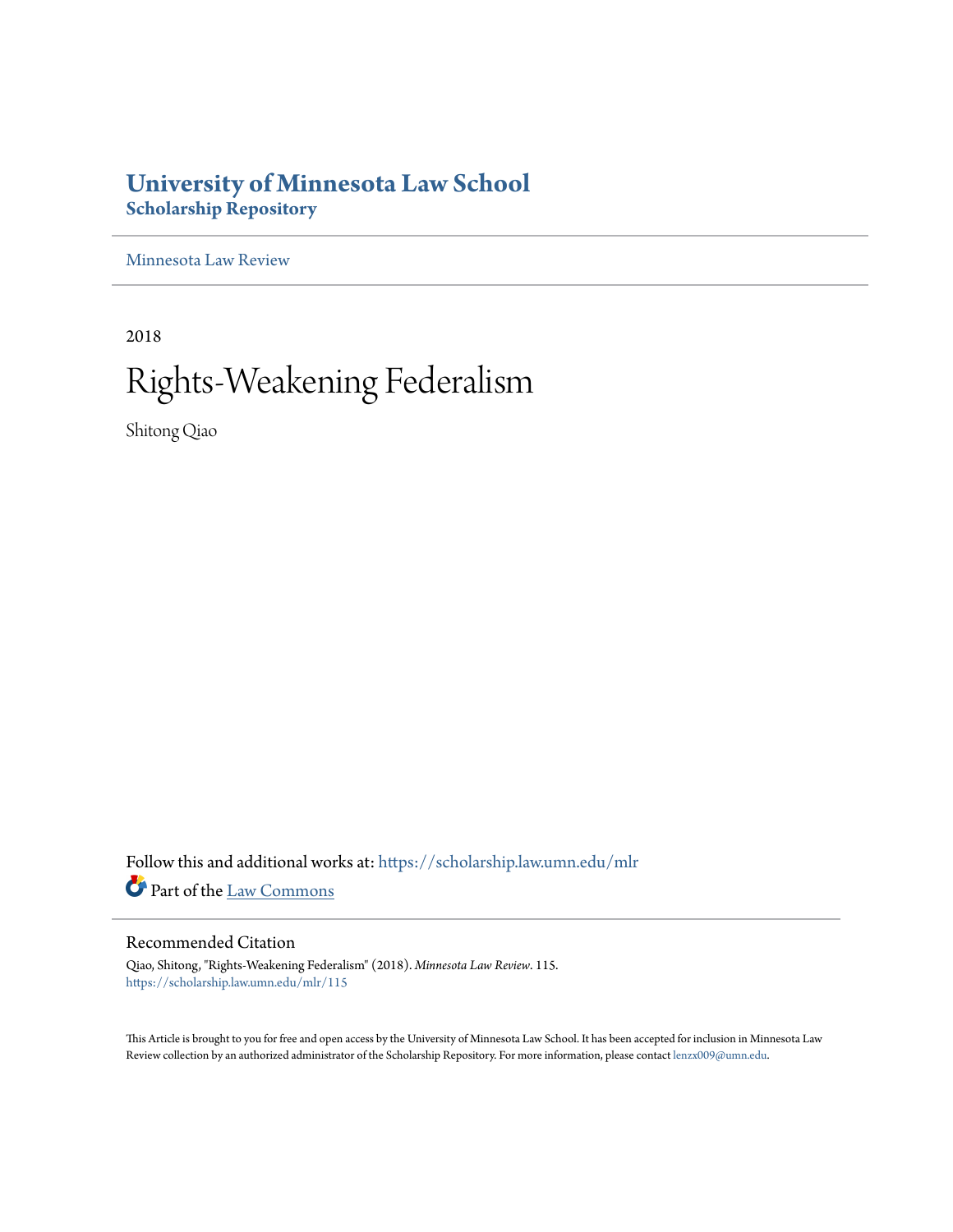## **Article**

## **Rights-Weakening Federalism**

## **Shitong Qiao[†](#page-1-0)**

#### <span id="page-1-4"></span>INTRODUCTION

<span id="page-1-3"></span>Economic development requires "political institutions that credibly commit the state to honor economic and political rights."[1](#page-1-1) It is widely considered that federalism, or more specifically, interjurisdictional competition, can force local governments to protect property rights[.2](#page-1-2) China is a unitary country by

<span id="page-1-1"></span>1. Barry Weingast, *The Economic Role of Political Institutions: Market-Preserving Federalism and Economic Development*, 11 J.L. ECON. & ORG. 1, 1 (1995).

1671

<span id="page-1-0"></span><sup>†</sup> Assistant Professor, University of Hong Kong Faculty of Law; Global Associate Professor of Law, NYU (Fall 2017); J.S.D. Yale Law School. The author thanks Albert Chen, Ruoying Chen, Yongxi Chen, Kevin Davis, Richard Epstein, Hualing Fu, Roderick Hills, Lizhi Liu, Francis Snyder, Ilya Somin, Lei Tian, Frank Upham, Guanghua Yu, Taisu Zhang, and workshop participants at the University of Hong Kong, Peking University School of Transnational Law, and Renmin University for questions and comments, and Wenzheng Mao and Junye Guo for excellent research assistance. Discussions with Professors Robert Ellickson and Susan Rose-Ackerman were the inspiration for this paper. This paper is part of the project "National Laws and Local Land Reforms: The Spectrum of Legality," funded by the Hong Kong Research Grants Council (Project number: 27612617). All errors are my own. Copyright © 2018 by Shitong Qiao.

<span id="page-1-2"></span><sup>2.</sup> *See, e.g.*, Vicki Been, *"Exit" as a Constraint on Land Use Exactions: Rethinking the Unconstitutional Conditions Doctrine*, 91 COLUM. L. REV. 473, 506–11 (1991); Abraham Bell & Gideon Parchomovsky, *Of Property and Federalism*, 115 YALE L.J. 72, 79 (2005); Maureen E. Brady, Penn Central *Squared: What the Many Factors of* Murr v. Wisconsin *Mean for Property Federalism*, 166 U. PA. L. REV. ONLINE 53, 57, 63 (2017); Robert C. Ellickson, *Federalism and* Kelo*: A Question for Richard Epstein*, 44 TULSA L. REV. 751, 757 (2009); Roderick M. Hills, Jr., *The Individual Right to Federalism in the Rehnquist Court*, 74 GEO. WASH. L. REV. 888, 891–92 (2006); Carol M. Rose, *What Federalism Tells Us About Takings Jurisprudence*, 54 UCLA L. REV. 1681, 1692 (2007); Christopher Serkin, *Local Property Law: Adjusting the Scale of Property Protection*, 107 COLUM. L. REV. 883, 887 (2007); Stewart E. Sterk, *The Federalist Dimension of Regulatory Takings Jurisprudence*, 114 YALE L.J. 203, 271 (2004); *cf.* Frank I. Michelman, *Property, Federalism, and Jurisprudence: A Comment on* Lucas *and Judicial Conservatism*, 35 WM.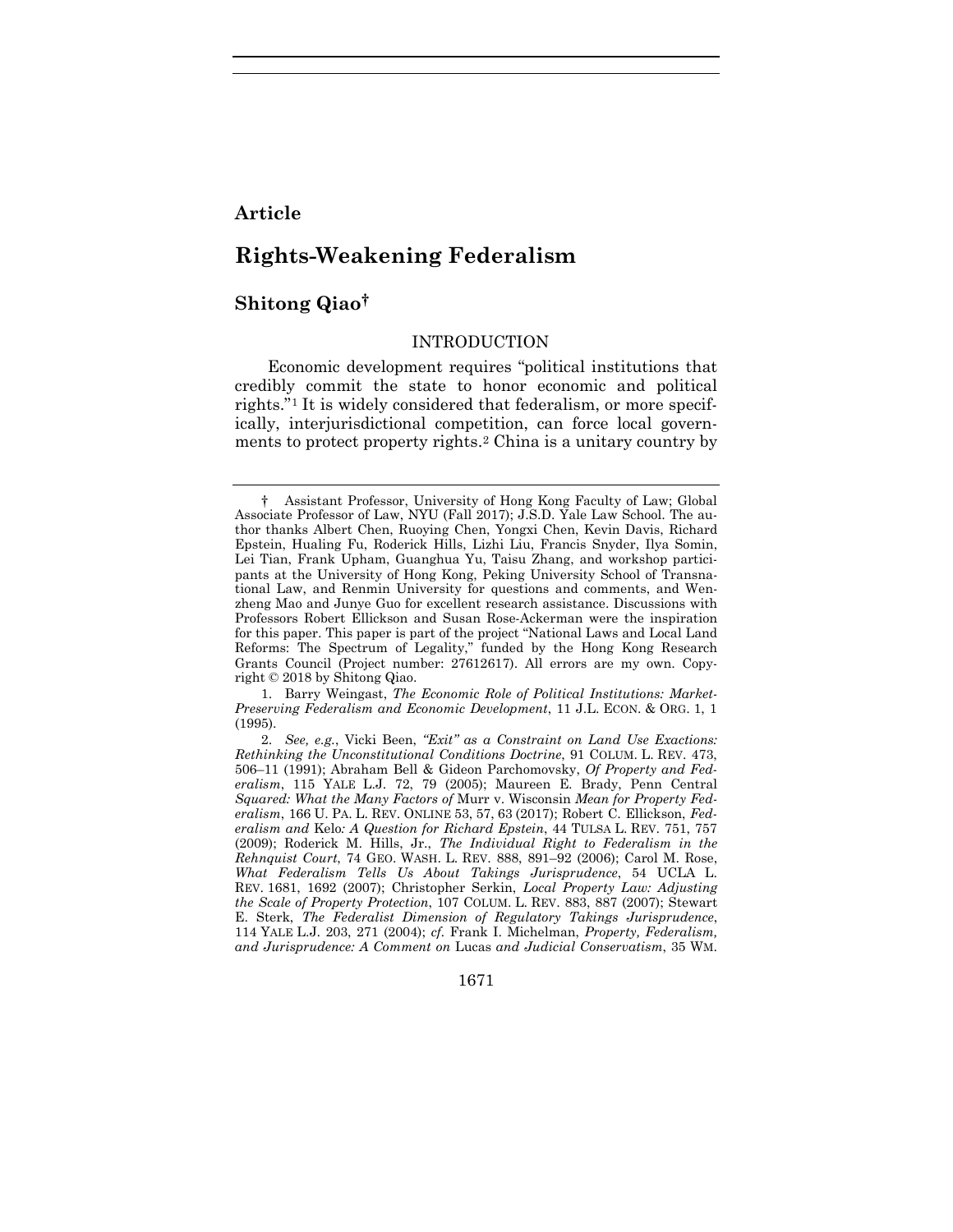virtue of its constitution, but leading scholars believe that its economic success, which has occurred with neither rule of law nor democracy, is attributable to a de facto federalist system.<sup>[3](#page-2-2)</sup> Most notably, Professor Barry Weingast and his co-authors coined the term "market-preserving federalism" (MPF) to describe decentralized economic governance and interjurisdictional competition in China.[4](#page-2-3) MPF scholars have examined the impact of fiscal federalism, that is, fiscal autonomy and hardbudget constraints for local governments, on China's economic development.[5](#page-2-4)

<span id="page-2-1"></span>But does MPF apply to land institutions? Does interjurisdictional competition force local governments to protect land rights? As Professor Steven Cheung, a pioneer in law and economics, has pointed out, land is the most important asset that Chinese local governments have to compete with one another on economic development.[6](#page-2-5) Therefore, understanding the relationship between land rights and federalism is central to any claim that MPF is the political foundation of China's economic success.[7](#page-2-6) Unfortunately there has been no research on the power allocation and interactions between the central and local governments on property rights. Even Cheung takes land institutions as a given and does not examine the impact of interjurisdictional competition on the development of land institutions.[8](#page-2-7)

This Article examines whether federalism protects land rights in China from two dimensions. I first compare national

<span id="page-2-0"></span>

<sup>&</sup>amp; MARY L. REV. 301 (1993). For a critique, see generally Ilya Somin, *Federalism and Property Rights*, 2011 U. CHI. LEGAL F. 53 (2011).

<span id="page-2-2"></span><sup>3.</sup> Eric Maskin & Chenggang Xu, *Soft Budget Constraint Theories: From Centralization to the Market*, 9 ECON. OF TRANSITION 1, 10–11 (2001); Gabriella Montinola et al., *Federalism, Chinese Style: The Political Basis for Economic Success in China*, 48 WORLD POL. 50, 56 (1995); Yingyi Qian & Barry R. Weingast, *Federalism as a Commitment to Preserving Market Incentives*, 11 J. ECON. PERSP. 83, 86–90 (1997); Weingast, *supra* note [1,](#page-1-3) at 21–24; Chenggang Xu, *The Fundamental Institutions of China's Reforms and Development*, 49 J. ECON. LITERATURE 1076, 1105 (2011). For a critique of market-preserving federalism, see generally Hongbin Cai and Daniel Treisman, *Did Government Decentralization Cause China's Economic Miracle?*, 58 WORLD POL. 505 (2006); Jonathan Rodden & Susan Rose-Ackerman, *Does Federalism Preserve Markets?*, 83 VA. L. REV. 1521 (1997).

<sup>4.</sup> *See* Weingast, *supra* not[e 1,](#page-1-3) at 3.

<sup>5.</sup> *See, e.g.*, *id.* at 8; Montinola et al., *supra* not[e 3,](#page-2-0) at 66, 72.

<span id="page-2-7"></span><span id="page-2-6"></span><span id="page-2-5"></span><span id="page-2-4"></span><span id="page-2-3"></span><sup>6.</sup> *See* Steven N.S. Cheung, *The Economic System of China*, 1 MAN & ECON. 1, 18 (2014) (concerning intercounty competition in China).

<sup>7.</sup> *See* Montinola et al., *supra* note [3,](#page-2-0) at 51.

<sup>8.</sup> *See generally* Cheung, *supra* not[e 6.](#page-2-1)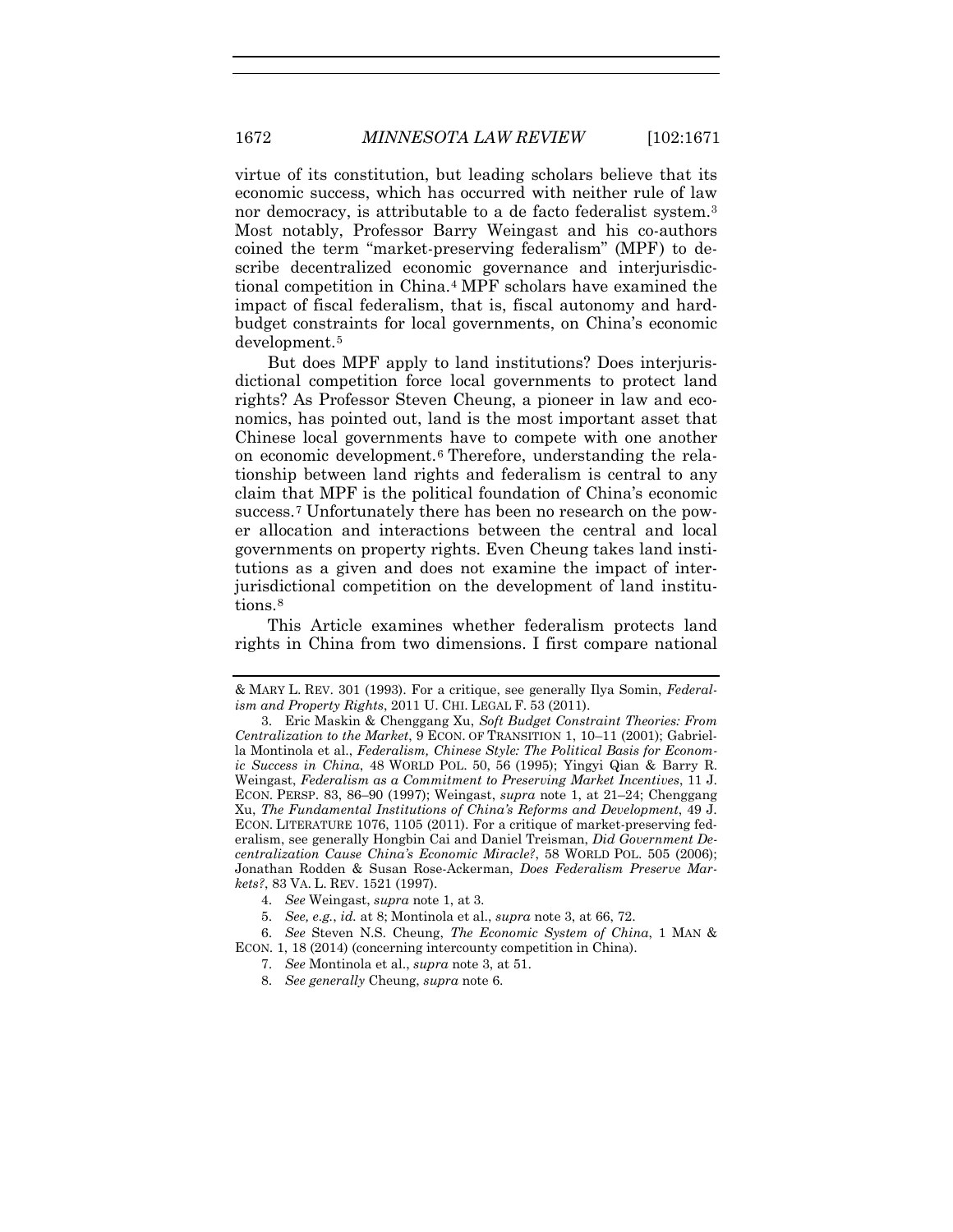law with local institutions of eminent domain, revealing that local governments take much more land than the national government approves, frequently violating, tweaking, and challenging national law. I next examine the impact of interjurisdictional competition on the development of local land institutions, demonstrating that local governments are weakening individual land rights for the benefits of mobile capital. Overall, Chinese federalism weakens rather than strengthens individual land rights and should be called rights-weakening federalism.

<span id="page-3-0"></span>This China case also has general theoretical implications. For decades, leading property law scholars in the United States have debated whether federalism protects land rights but have achieved no consensus.[9](#page-3-1) The existing debate centers around the immobility of land, [10](#page-3-2) however, this Article argues that land immobility is not an essential factor. The structure and power of local governance, the balance between land and capital in particular, matters much more. Hence, the better question to ask with respect to interjurisdictional competition is *who* benefits from the competition. This Article also poses a more fundamental challenge to the literature on interjurisdictional competition by adopting agglomeration economics, which poses the question of whether such competition constitutes sorting or agglomeration.[11](#page-3-3) All the existing literature on property rights and federalism presumes a market of sorting—that investors are indifferent to location, and are thus attracted by local govern-ments offering the best price or strongest protection.<sup>[12](#page-3-4)</sup> However, urbanization and industrialization in China are actually a process of agglomeration, which determines that a few cities with a natural, or at least initial, advantage are taking over, and the local governments of the remainder will therefore eventually lose in the competition.[13](#page-3-5) The implication is that interjurisdictional competition is actually a race to the bottom for

<span id="page-3-1"></span><sup>9.</sup> *See generally supra* note [2;](#page-1-4) *see also* Richard A. Epstein, *Exit Rights Under Federalism*, 55 LAW & CONTEMP. PROBS. 147, 149–51 (1992) (discussing limitations and promising aspects of federalism).

<span id="page-3-2"></span><sup>10.</sup> *See generally* Been, *supra* note [2;](#page-1-4) Ellickson, *supra* note [2;](#page-1-4) Epstein, *supra* note [9;](#page-3-0) Somin, *supra* not[e 2.](#page-1-4)

<span id="page-3-5"></span><span id="page-3-4"></span><span id="page-3-3"></span><sup>11.</sup> For a more thorough explanation of agglomeration economics, see generally MASAHISA FUJITA & JACQUES-FRANÇOIS THISSE, ECONOMICS OF AG-GLOMERATION: CITIES, INDUSTRIAL LOCATION, AND GLOBALIZATION (2013) (exploring theories of economic geography and urban economics that concern differing concentrations of economic activity around the world).

<sup>12.</sup> *See supra* note [9](#page-3-0) and accompanying text.

<sup>13.</sup> *See infra* Part II.C.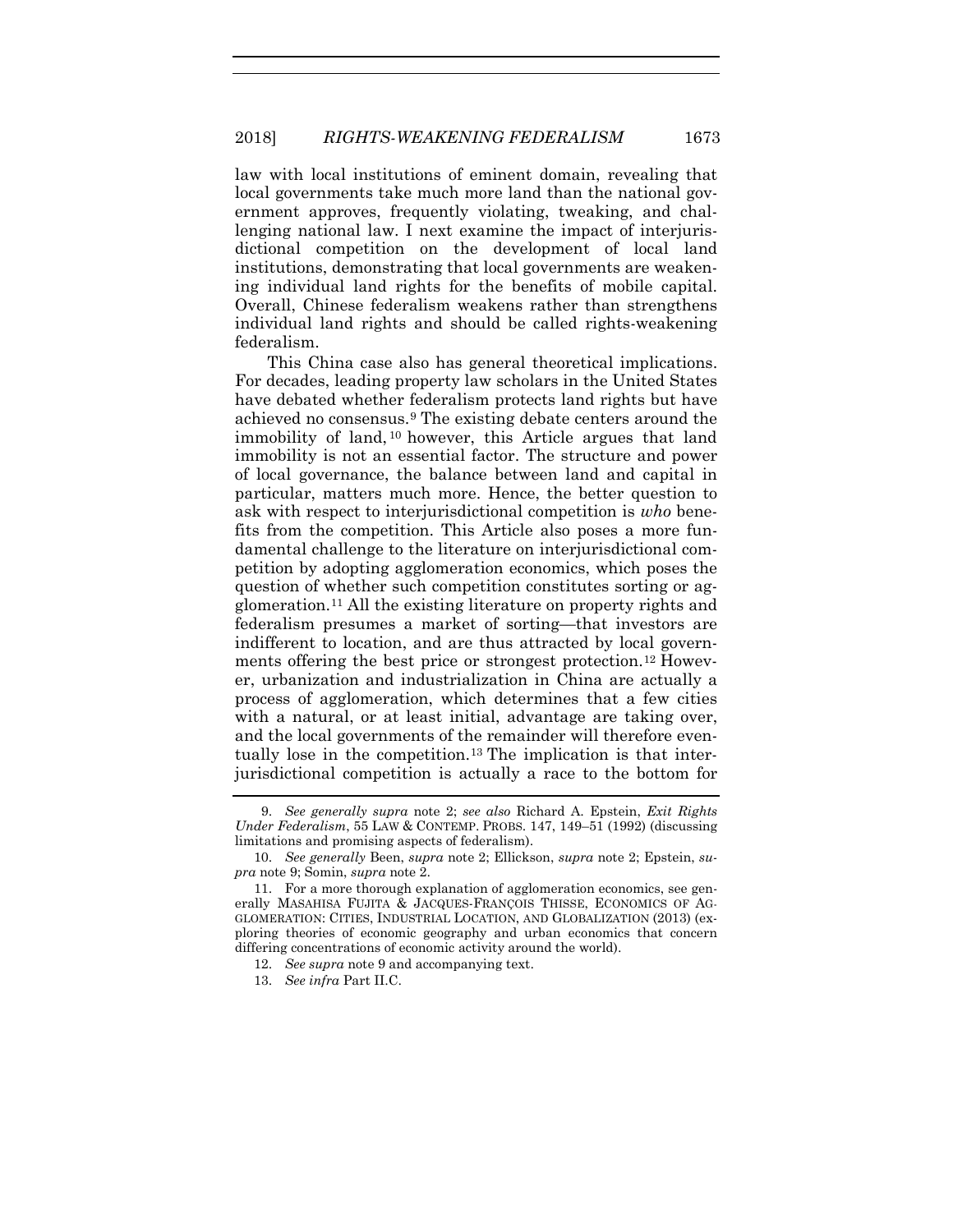most local governments rather than a win-win game as the sorting literature suggests.

The Article is structured as follows. Part I examines the allocation of power regarding land institutions between national law and local laws and finds that local governments fail to honor national laws on property rights protection. It also explores the sources of local power in China's authoritarian regime and identifies the patterns of national-local interactions reflected in different forms of illegal local practices. Part II then evaluates whether competition matters for land rights, arguing that land immobility is not the key factor and, hence, that the focus should be the nature of competition and whose interests are served. Part III concludes with a reflection on the paradoxical nature of authoritarian federalism and possible directions for reform, thereby setting an agenda for future work.

#### I. WHO IS THE GUARDIAN? NATIONAL LAW VERSUS ILLEGAL TAKINGS

<span id="page-4-6"></span>After *Kelo v. City of New London*,[14](#page-4-1) many state and local governments in the United States voluntarily committed to not pursuing eminent domain for the purpose of economic development.[15](#page-4-2) Professor Ellickson takes this as evidence of "federalism at work," that is, local governments constraining themselves from abusing property rights under the pressure of interjurisdictional competition, and further argues that a deci-sion or baseline need not be delineated at the national level.<sup>[16](#page-4-3)</sup> Professors Epstein and Somin disagree that interjurisdictional competition provides adequate protection for immobile assets.[17](#page-4-4) The two parties disagree upon whether local governments provide better or the same property rights protection than the federal government, [18](#page-4-5) but neither worries about the possibility

<span id="page-4-1"></span><span id="page-4-0"></span><sup>14.</sup> 545 U.S. 469 (2005) (holding that although a sovereign generally may not assert its eminent domain power to effectuate a transfer of property from one private party to another, it may constitutionally do so where it is part of an economic development plan which serves the public purpose, even if the condemned property would not eventually be open to the public).

<span id="page-4-2"></span><sup>15.</sup> *See, e.g.*, Ellickson, *supra* note [2,](#page-1-4) at 763. *See generally* Ilya Somin, *The Limits of Backlash: Assessing the Political Response to* Kelo, 93 MINN. L. REV. 2100 (2009) (describing the "massive backlash" against *Kelo* by state legislatures enacting anti-eminent domain laws).

<sup>16.</sup> Ellickson, *supra* note [2,](#page-1-4) at 762.

<span id="page-4-5"></span><span id="page-4-4"></span><span id="page-4-3"></span><sup>17.</sup> *Compare* Epstein, *supra* note [9,](#page-3-0) at 150 (describing competition as "the great virtue of federalism"), *with* Somin, *supra* note [2,](#page-1-4) at 57–66 (arguing that competitive federalism provides insufficient protection for property rights).

<sup>18.</sup> *See supra* note [17.](#page-4-0)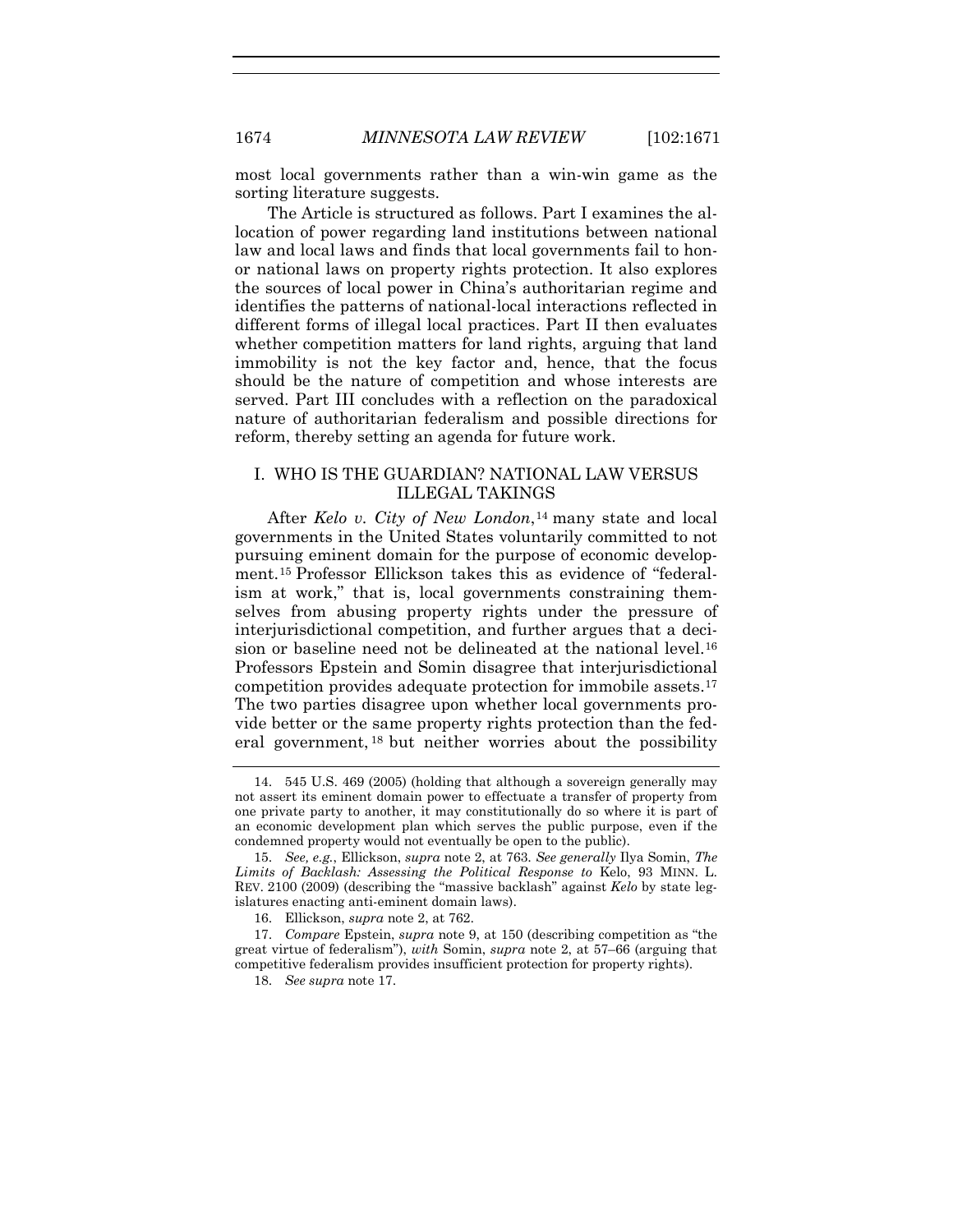that local governments can be worse than the federal government at protecting property rights. The aforementioned disagreement concerns only whether local governments' decisions to constrain their own power of eminent domain after *Kelo* are nominal or substantive.[19](#page-5-0) Think about the opposite situation: had the Supreme Court decided in *Kelo* that local governments could not take property from one private party and transfer it to another even for the purpose of economic development, local governments' eminent domain power would have been severely constrained. Would such constraint be effective, however?

<span id="page-5-6"></span>The boundary between national and local power is tricky to identify. Scholars have documented encroachment from both directions in the United States: backdoor federalization, in which federal power expands to an arena originally belonging to a state or local government;<sup>[20](#page-5-1)</sup> and uncooperative federalism, in which state or local governments encroach upon federal ju-risdiction over particular issues.<sup>[21](#page-5-2)</sup> Both the federal and state governments can contest their jurisdictions, and the boundaries are often blurry. In a centralized, authoritarian country such as China, however, the boundaries seem at first glance to be clearer cut. All power stems from the national authority, which decides what local governments can and cannot do. In the specific context of takings, the national law establishes a system of top-down control combined with quotas specifying how much land a local government can take.<sup>[22](#page-5-3)</sup> Nevertheless, local governments do rebel. Many of their takings decisions clearly vio-late national law and are, therefore, illegal.<sup>[23](#page-5-4)</sup>

<span id="page-5-7"></span>Illegal takings constitute clear evidence that local governments in China take more land than national law allows. This is markedly different from United States state and local governments instituting higher standards constraining themselves from exercising eminent domain power in the post-*Kelo* backlash.[24](#page-5-5) In other words, in China national law and the national authority have established a baseline and quotas for eminent

<sup>19.</sup> *See* Ellickson, *supra* note [2,](#page-1-4) at 761–63; Somin, *supra* note [15,](#page-4-6) at 2154.

<span id="page-5-1"></span><span id="page-5-0"></span><sup>20.</sup> *See* Samuel Issacharoff & Catherine M. Sharkey, *Backdoor Federalization*, 53 UCLA L. REV. 1353, 1353–58 (2006).

<span id="page-5-2"></span><sup>21.</sup> *See* Jessica Bulman-Pozen & Heather K. Gerken, *Uncooperative Federalism*, 118 YALE L.J. 1256, 1271 (2008).

<span id="page-5-5"></span><span id="page-5-4"></span><span id="page-5-3"></span><sup>22.</sup> *See* Shitong Qiao, *The Politics of Chinese Land: Partial Reform, Vested Interests, and Small Property*, 29 COLUM. J. ASIAN L. 70, 98–102 (2015).

<sup>23.</sup> *See infra* Part I.C.1.

<sup>24.</sup> *See* Somin, *supra* not[e 15,](#page-4-6) at 2114–48.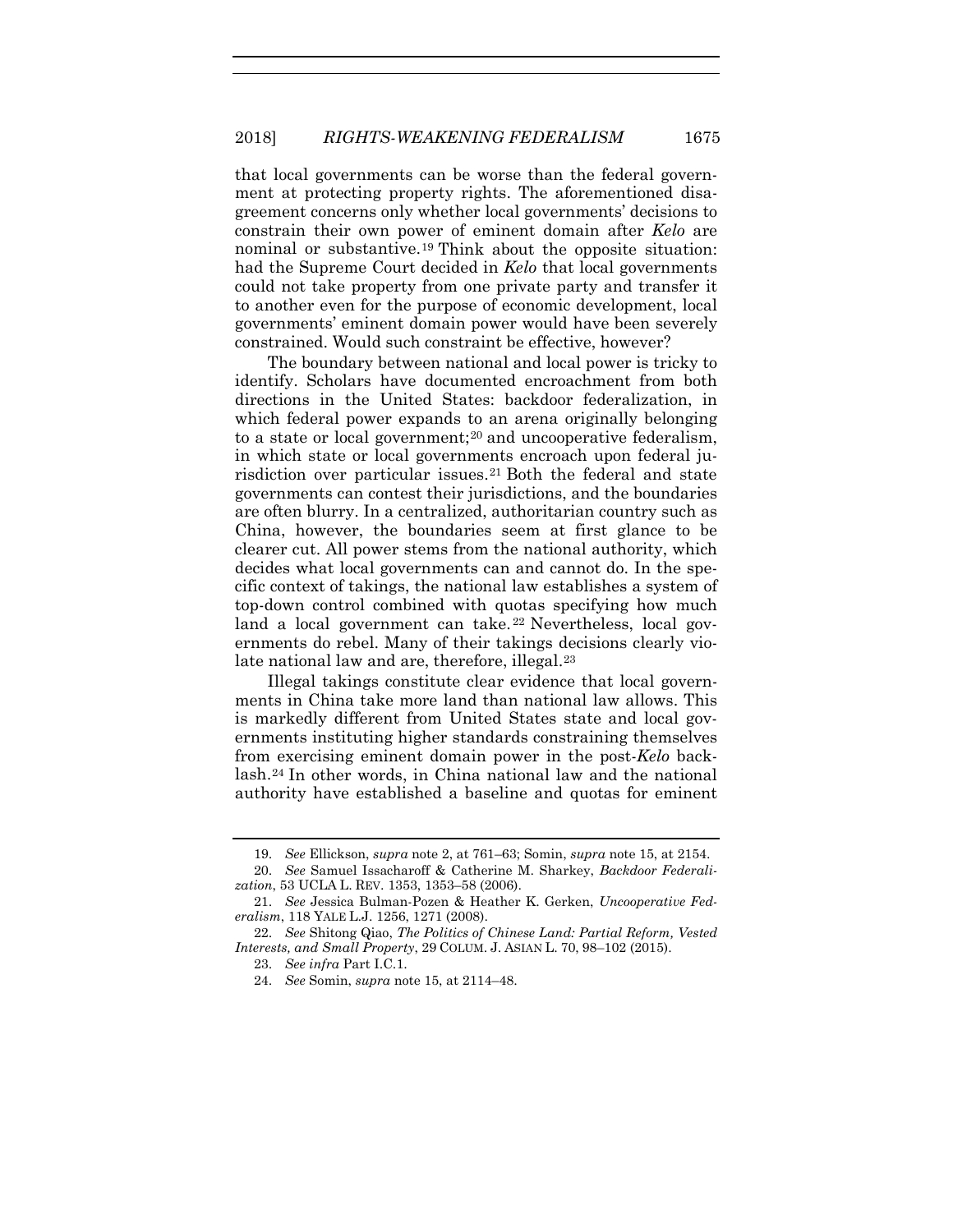domain that local governments clearly encroach upon.[25](#page-6-0) Accordingly, local governments provide weaker property rights protection than the national authority. However, it seems counterintuitive that local governments in such a centralized, authoritarian regime could encroach upon the national authority on such a phenomenal scale. Compared with the national authority in a federalist system such as the United States, an authoritarian regime such as China is expected to exercise stricter control over local authorities, which are expected in turn to behave like "servants" serving only one "master.["26](#page-6-1) An important question is thus where local governments' power comes from. How can they operate contrary to national law? If, in a federalist and democratic country, we see contest and tension within the system as a checks-and-balances mechanism, then how should we view the illegal behaviors of local governments in an authoritarian regime? Related to the foregoing issues is whether there is any variation in illegality in the conflicts between national and local authorities in China and, if so, what it tells us.

This Part lays out a dynamic system describing the interactions between national and local authorities in China's authoritarian regime. The system is interesting in that, on the one hand, there seems to be a clear and simple boundary between the two sets of authorities, while, on the other, local governments appear to hold the power to break national laws and encroach upon the national authority. Moreover, the different ways in which local authorities depart from national law, as reflected in a taxonomy of illegality, exert differing impacts on the national and local agendas. Section A introduces the national law of eminent domain; Section B analyzes the sources of local power; and Section C presents a taxonomy of illegality and discusses the different central-local dynamics under each category of illegality.

#### A. PROPERTY AS NATIONAL LAW

Property law does not have to be national, and in many countries is not.[27](#page-6-2) However, China's unitary system applies to

<sup>25.</sup> *See infra* Part I.C.1.

<span id="page-6-1"></span><span id="page-6-0"></span><sup>26.</sup> *Cf.* Bulman-Pozen & Gerken, *supra* note [21,](#page-5-6) at 1265–71 (describing the ways state and local governments are subservient to the national government).

<span id="page-6-2"></span><sup>27.</sup> *See, e.g.*, Serkin, *supra* note [2](#page-1-4) (proposing a system allowing local governments to choose what kind of property regime to have).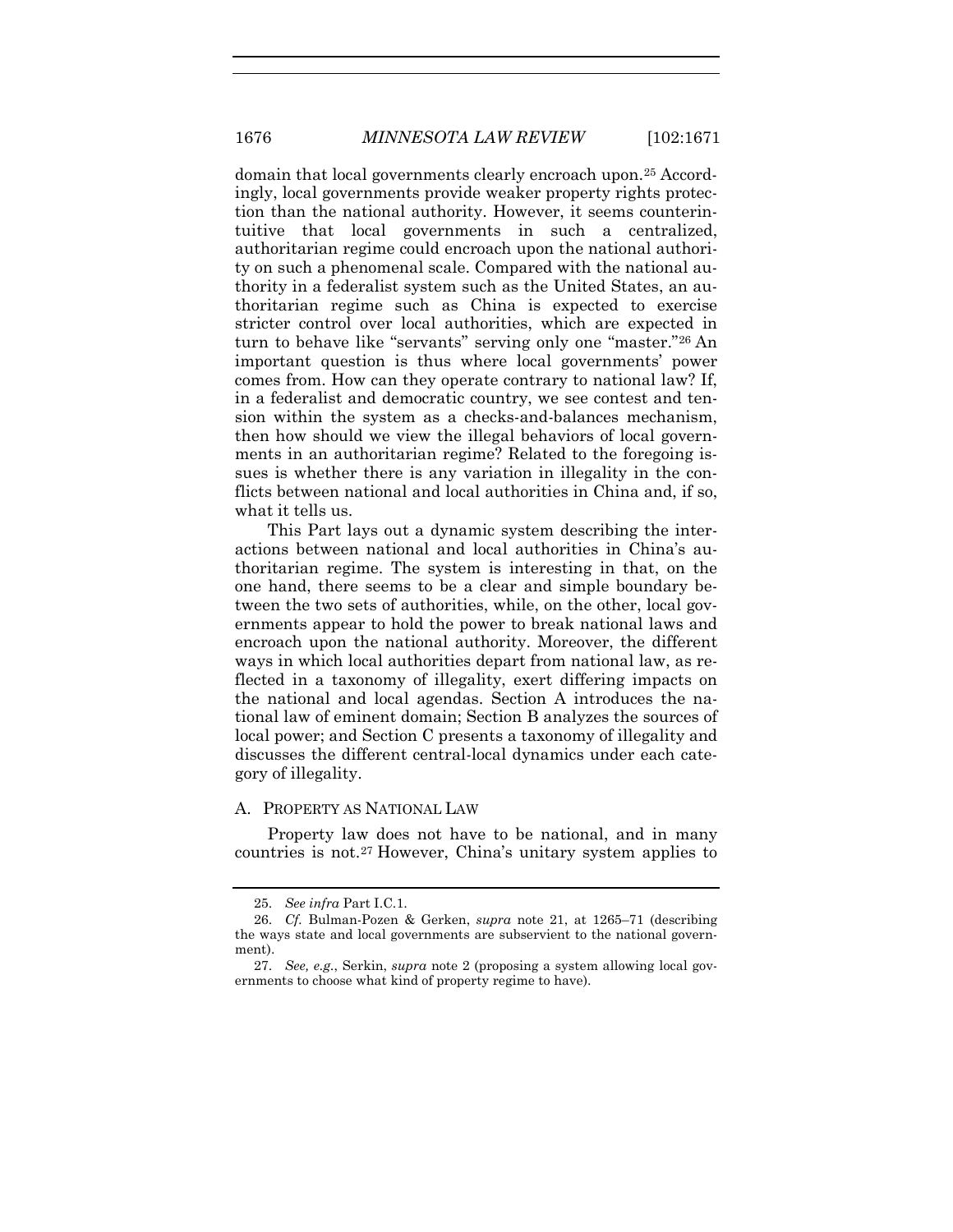every area of law, including property law.[28](#page-7-0) The Chinese property law system is comprised of the Constitution, Law on Legislation (LOL), Property Law (PL),[29](#page-7-1) Land Administration Law (LAL), Rural Land Contract Law, and Urban Real Estate Administration Law, through which the division of power between the central and local authorities regarding land administration and rights is defined.[30](#page-7-2) Beyond the specific division of power are two general principles. The first is contained in article 8 of the LOL, which defines the exclusive authority of the national legislature—the National People's Congress and its Standing Committee—including the authority to regulate the expropriation of private property and basic civil law institutions.[31](#page-7-3) The second is the *numerus clausus* principle, instituted by article 5 of the PL, which states that "[t]he categories and contents of property rights shall be stipulated by law."[32](#page-7-4) Again, this principle gives exclusive authority to the national legislature to define and regulate the categories and contents of property rights.[33](#page-7-5) These two principles together determine the exclusive

<span id="page-7-3"></span>31. *See* Zhonghua Renmin Gongheguo Lifa Fa (中华人民共和国立法法) [Law on Legislation] (promulgated by the Standing Comm. Nat'l People's Cong., Mar. 15, 2000, effective July 1, 2000), art. 8 (China) ("The following matters shall only be governed by laws: . . . (7) Expropriation and requisition of property not owned by the state; (8) The basic system of civil matters . . . ." (author's translation)).

<span id="page-7-4"></span>32. Zhonghua Renmin Gongheguo Wuquan Fa (中华人民共和国物权法) [Property Law of the People's Republic of China] (promulgated by the Standing Comm. Nat'l People's Cong., Mar. 16, 2007, effective Oct. 1, 2007), art. 5 (China).

<span id="page-7-5"></span>33. The National People's Congress (and in certain situations, its Standing Committee), can make laws (法律), XIANFA arts. 58, 62 (1982) (China), as opposed to administrative regulations, which are made by the State Council (行政法规), departmental regulations, which are made by departments of the State Council (部门规章), and local regulations, which are made by local people's congresses (地方性法规). *See* Zhonghua Renmin Gongheguo Lifa Fa (中华 人民共和国立法法) [Law on Legislation] (promulgated by the Standing Comm. Nat'l People's Cong., Mar. 15, 2000, effective July 1, 2000), arts. 7, 65, 72, 80 (China).

<span id="page-7-0"></span><sup>28.</sup> *See* XIANFA art. 3 (2004) (China) (emphasizing the centralized leadership of the national authority).

<span id="page-7-1"></span><sup>29.</sup> Zhonghua Renmin Gongheguo Wuquan Fa (中华人民共和国物权法) [Property Law of the People's Republic of China] (promulgated by the Standing Comm. Nat'l People's Cong., Mar. 16, 2007, effective Oct. 1, 2007), http:// www.npc.gov.cn/englishnpc/Law/2009-02/20/content\_1471118.htm (China).

<span id="page-7-2"></span><sup>30.</sup> *See, e.g.*, Zhonghua Renmin Gongheguo Chengshi Fangdichan Guanli Fa (中华人民共和国城市房地产管理法) [Urban Real Estate Administration Law] (promulgated by the Standing Comm. Nat'l People's Cong., July 5, 1994, effective Jan. 1, 1995, amended on Aug. 30, 2007 and Aug. 27, 2009), arts. 7, 11, 12, 14 (China).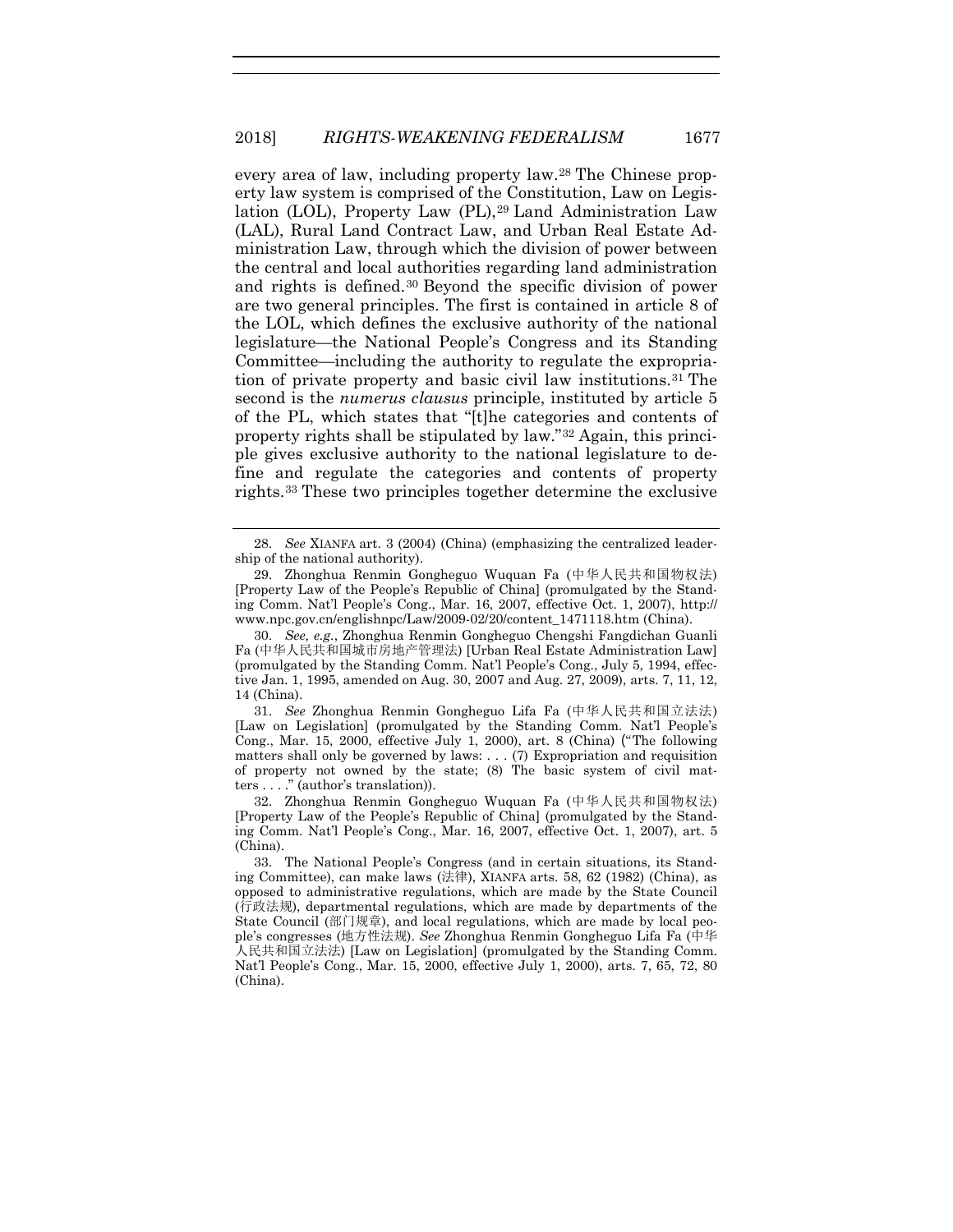authority of national legislation in regulating property rights. Two considerations underpin this institutional design. First, affording local authorities and various government agencies the power to make rules concerning property rights would likely impose an overly high information cost that would jeopardize national unification and the common market.[34](#page-8-0) The second consideration is the potential power abuses by other authorities, including local authorities. Only the national legislature can serve as the guardian of property rights, a basic citizen right sanctioned by the constitution.<sup>[35](#page-8-1)</sup> In addition, the LAL also institutes a top-down control system for land expropriation.[36](#page-8-2) According to that law, the expropriation of agricultural land must satisfy three requirements: (1) consistency with the land use plan; (2) approval for its conversion to construction land; and (3) land expropriation approval from the provincial-level government or State Council. [37](#page-8-3) The national government is in charge of making annual land use plans, which specify the amount of land to be expropriated and allocate expropriation quotas to local governments.[38](#page-8-4)

#### B. LOCAL POWER IN AN AUTHORITARIAN COUNTRY: WHERE DOES IT COME FROM?

Local power in China arises from two sources. The first I refer to as the power of numbers: the sheer size of the country and its numerous subnational units make it costly, if not impossible, for the central authority to monitor local governments. The second can be called "the power of the servant": the integration of and interdependence between the national and local authorities entitle the latter to a say in the decision-making process and afford them a louder voice in the system.[39](#page-8-5)

<span id="page-8-0"></span><sup>34.</sup> Liang Huixing (梁慧星), (是物权法定还是物权自由) [*Numerus Clausus or Numerus Apertus?*], (人民法院报) [PEOPLE'S COURT DAILY] (Nov. 20, 2006), http://www.iolaw.org.cn/showarticle.asp?id=1974.

<span id="page-8-6"></span><sup>35.</sup> *Id.*

<span id="page-8-2"></span><span id="page-8-1"></span><sup>36.</sup> *See* Zhonghua Renmin Gongheguo Tudi Guanli (中华人民共和国土地管 理法) [Land Administration Law] (promulgated by the Standing Comm. Nat'l People's Cong., June 25, 1986, amended on Aug. 29, 1998 and Aug. 28, 2004), arts. 44–45, 52, http://www.npc.gov.cn/englishnpc/Law/2007-12/12/content\_ 1383939.htm (China).

<sup>37.</sup> *Id.*

<sup>38.</sup> *See id.* arts. 4, 18, 21, 43–45.

<span id="page-8-5"></span><span id="page-8-4"></span><span id="page-8-3"></span><sup>39.</sup> *See* Heather K. Gerken, *Foreword: Federalism All the Way Down*, 124 HARV. L. REV. 4, 35–40 (2010).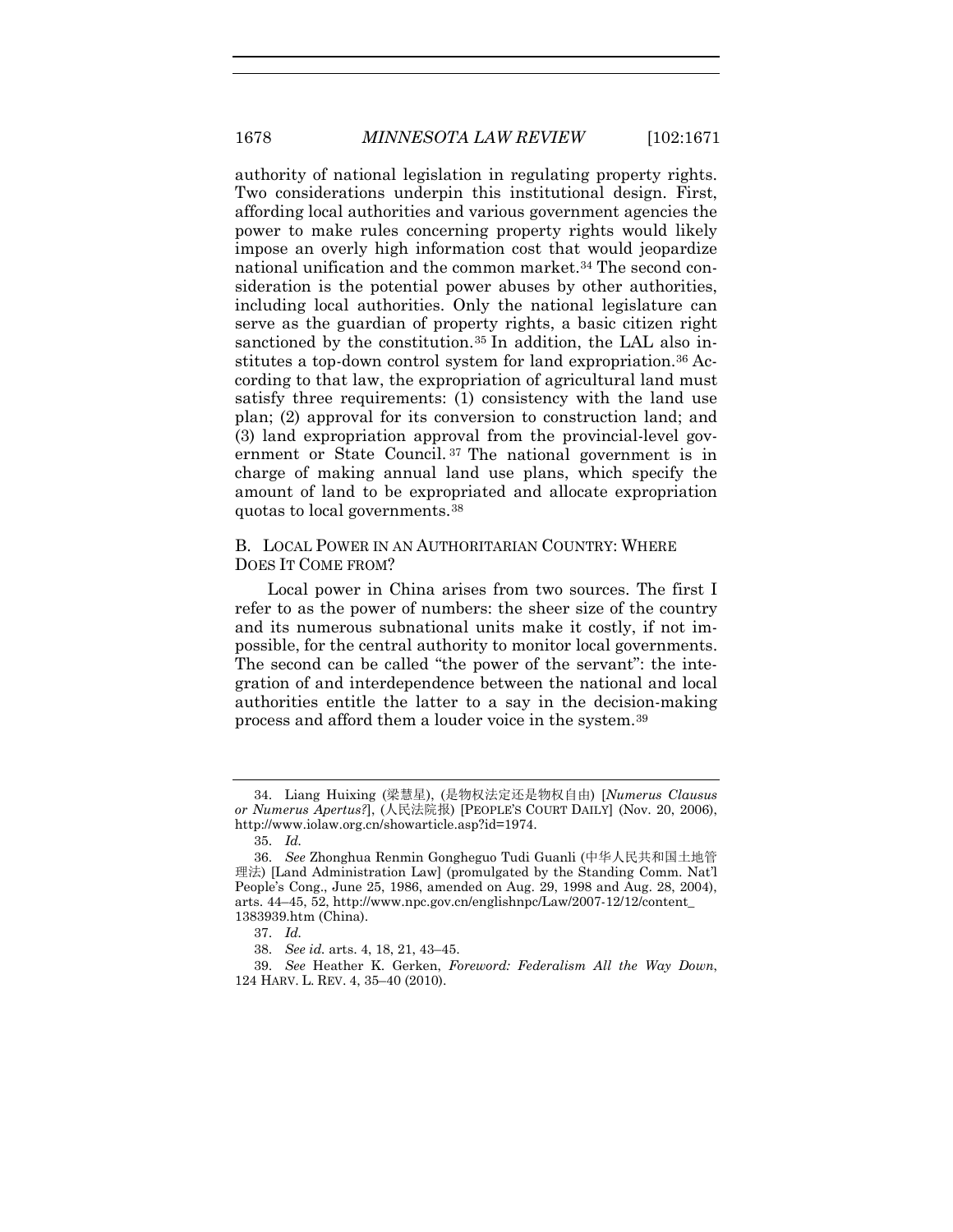<span id="page-9-9"></span><span id="page-9-8"></span>More than three thousand city- and county-level governments in China conduct the daily management of and exercise control over the land within their jurisdictions, either within or beyond national government authorization. [40](#page-9-0) Hayek argued that local information is key to understanding whether production should be centralized or decentralized.[41](#page-9-1) A recent *American Economic Review* article reveals that information costs determine whether the Chinese national government retains or relinquishes control over state-owned enterprises.[42](#page-9-2) The same logic applies to state land ownership. Information costs are the main reason for the Chinese national government's failure to compete with local governments over control of the land.[43](#page-9-3) The sheer number of local-government units makes direct control by the national government infeasible.[44](#page-9-4) The national government has tried to strengthen its control over land by setting up regional land-monitoring offices, separate from local governments[.45](#page-9-5) Nevertheless, if we compare the number of Ministry of Land and Resources (MLR) employees with the total number of land-administration staff employed by over three thousand local governments, the former is but a tiny fraction of the latter. [46](#page-9-6) As a result, the national government has even been forced to give up its share of land-sale revenue.[47](#page-9-7)

<span id="page-9-7"></span>42. *See generally* Zhangkai Huang et al., *Hayek, Local Information, and Commanding Heights: Decentralizing State-Owned Enterprises in China*, 107 AM. ECON. REV. 2455 (2017) (explaining that lower information costs tend to lead to less decentralization, and vice versa).

<span id="page-9-6"></span>46. This can be shown by comparing the number of local administrative regions, and thus the number of land-administration offices all around the country, with the central-government level, where there is only one Department of Land Resource. *See* NAT'L BUREAU OF STATISTICS OF CHINA, *supra* 

<span id="page-9-0"></span><sup>40.</sup> According to the National Bureau of Statistics of China, through 2015, there were 334 city-level and 2850 county-level administrative regions in China. *See* NAT'L BUREAU OF STATISTICS OF CHINA (中华人民共和国国家统计局), CHINA STATISTICAL YEARBOOK § 1-1 (中国统计年鉴) (2016), http://www.stats .gov.cn/tjsj/ndsj/2016/indexch.htm.

<span id="page-9-2"></span><span id="page-9-1"></span><sup>41.</sup> F.A. Hayek, *The Use of Knowledge in Society*, 35 AM. ECON. REV. 519, 524–26 (1945).

<sup>43.</sup> *See id.* at 2456.

<sup>44.</sup> *See id.*

<span id="page-9-5"></span><span id="page-9-4"></span><span id="page-9-3"></span><sup>45.</sup> For example, in 2006 the State Council approved the establishment of nine land-supervising offices across the country, aiming at supervising the land administration of local governments. *See* Guowuyuan Bangongting Guanyu Jianli Guojia Tudi Ducha Zhidu Youguan Wenti de Tongzhi (国务院办 公厅关于建立国家土地督察制度有关问题的通知) [Notice of the State Council Office on the Establishment of the National Land Supervision Institution] (promulgated by State Council Office No. 50, July 13, 2006, effective July 13, 2006) (China).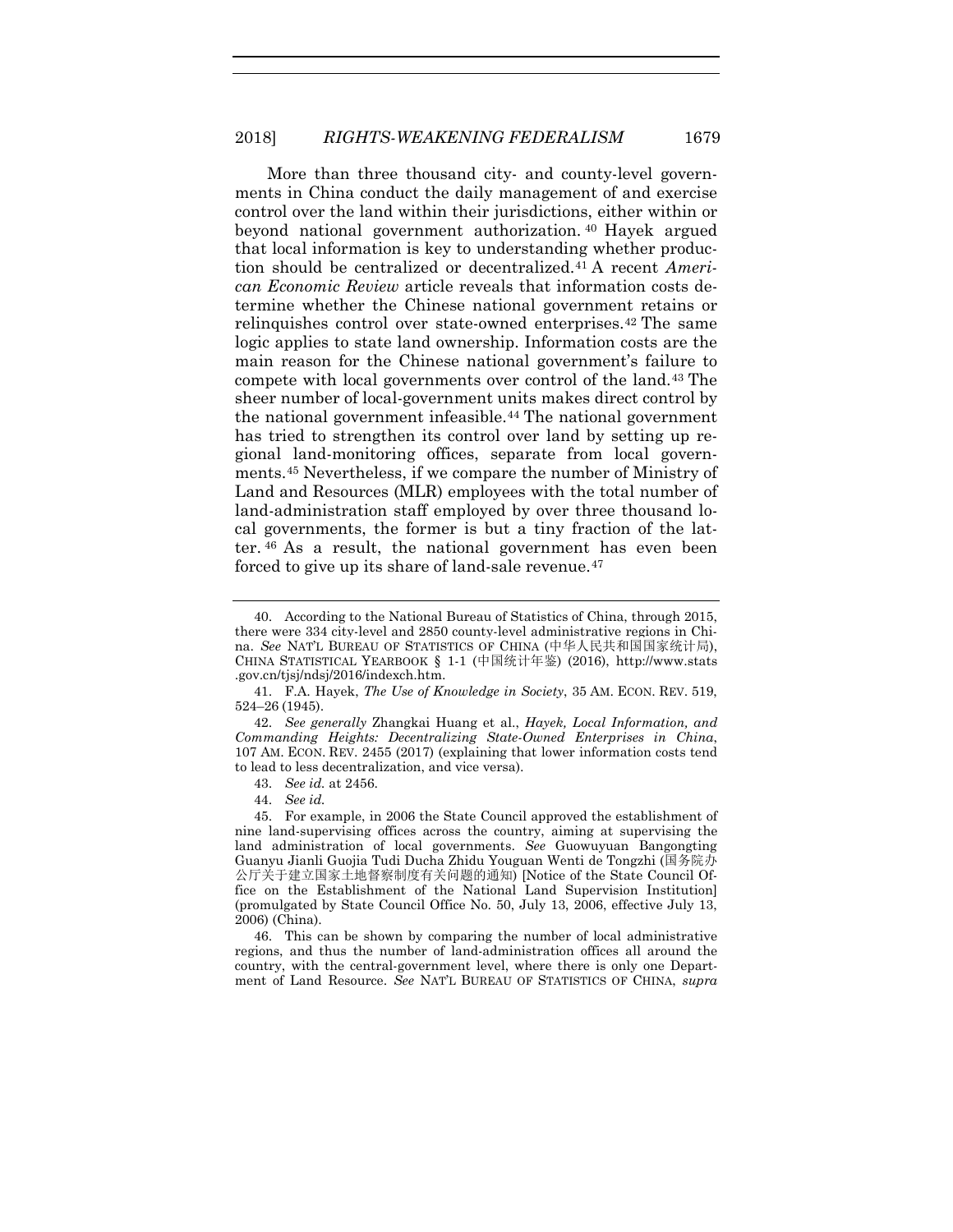Judged by population and the amount of land within their respective jurisdictions, Chinese provinces are comparable to many European countries, and tend to be too large as economic development units, whereas townships tend to be too small.[48](#page-10-0) Cities and counties, in contrast, tend to be of an efficient scale for economic management.[49](#page-10-1) In China's economic reform process, cities and counties have thus become the administrative units that actually manage the economy.[50](#page-10-2) Because land is the main instrument for financing and promoting economic development in the Chinese case, [51](#page-10-3) city and county governments cannot manage the economy without effective daily control over land. In other words, the allocation of power over land matches the allocation of power over the economy. In this sense, Chinese local governments are no different from their counterparts in the United States. The second source of local power, what Professor Gerken dubs the power of the servant,[52](#page-10-4) is often neglected.

The local governments in centralized, authoritarian regimes are supposed to be weaker than their counterparts in federal, democratic regimes in which local authorities enjoy legitimacy from the bottom up, as well as inherent independence and autonomy from the federal government.[53](#page-10-5) However, being part of the national government can be an advantage. Because their membership in the national community is taken for granted, as there is no separation between national and local authorities, local authorities can legitimately claim entitlement to be part of the national decision-making process. Local governments are therefore inherently endowed with the power and

<span id="page-10-0"></span>not[e 40,](#page-9-8) at § 1-1 (listing the divisions of administrative areas in China).

<sup>47.</sup> *See* Qiao, *supra* note [22,](#page-5-7) at 82.

<sup>48.</sup> *See* Cheung, *supra* note [6,](#page-2-1) at 18–19.

<sup>49.</sup> *Id.*

<sup>50.</sup> *See id.*

<span id="page-10-3"></span><span id="page-10-2"></span><span id="page-10-1"></span><sup>51.</sup> *See, e.g.*, Xuejun Du (杜雪君) & Zhonghua Huang (黄忠华), Yi Di Mou Fazhan: Tudi Churang yu Jingji Zengzhang de Shizheng Yanjiu (以地谋发展: 土地出让与经济增长的实证研究) [*Land forDevelopment: An Empirical Study of Urban Land Supply and Economic Growth*], 7 (中国土地科学) [CHN. LAND SCI.] 40, 40–47 (2015); Yonggang Li (李勇刚) & Shijie Zhang (张士杰), Jinsheng Jili, Tudi Caizheng yu Jingji Zengzhang Jixiao- Jiyu Zhongbu Liusheng de Mianban Shuju (晋升激励、土地财政与经济增长绩效——基于中部六省的面板数据) [Promotion Incentives, Land Finance and the Efficiency of Economic Growth— Based on the Panel Data of Six Central Provinces], vol. 31, no. 4 JINGJI JINGWEI (经济经纬) [ECON. SURVEY] 116, 116–21 (2014).

<span id="page-10-4"></span><sup>52.</sup> Gerken, *supra* note [39,](#page-8-6) at 35–40.

<span id="page-10-5"></span><sup>53.</sup> *Id.*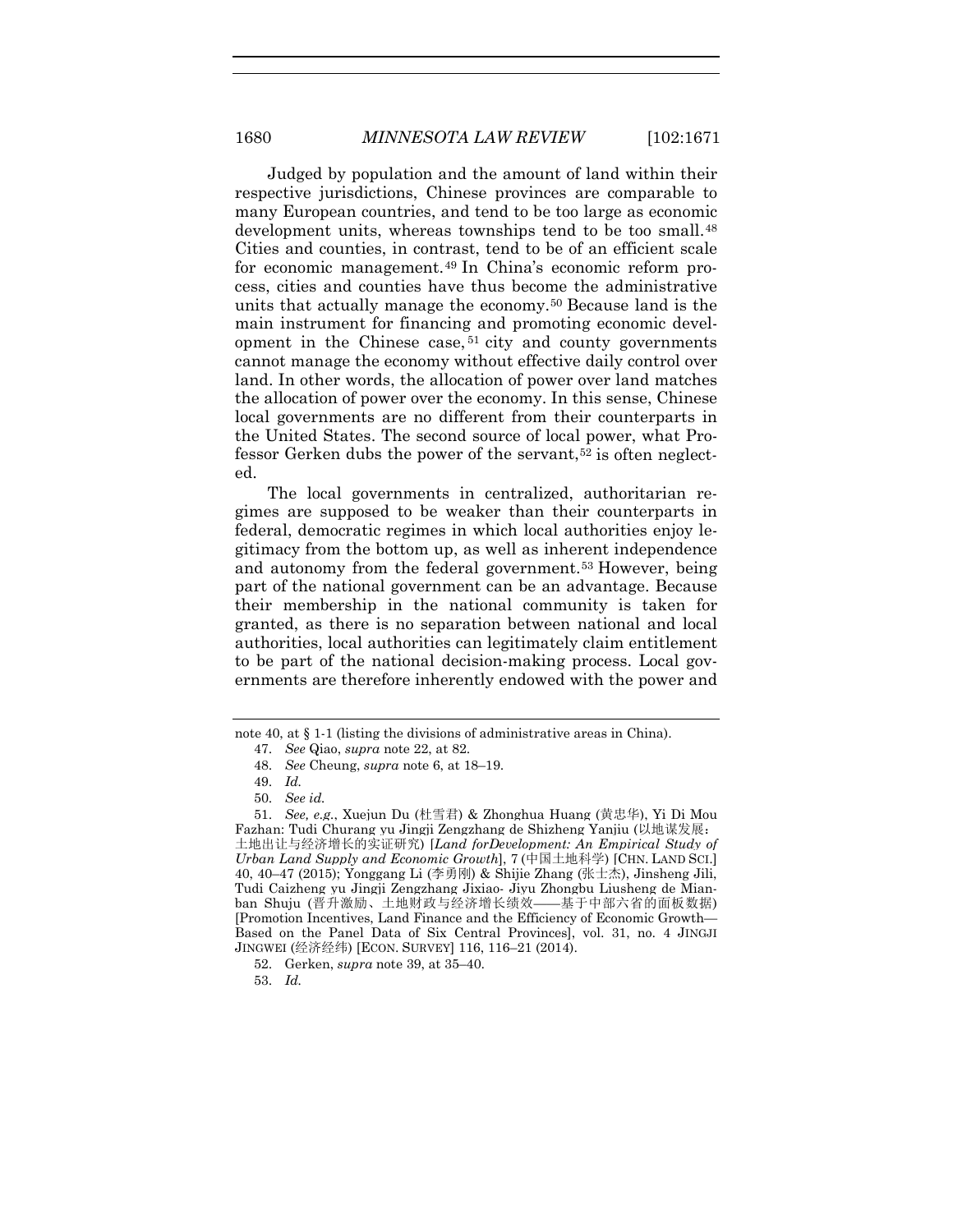legitimacy to fulfill national policy goals, which from time to time supersede the constraints imposed by national law. In other words, local governments are national governance insiders and have a voice in shaping the national legal and policy agenda. City and county governments constitute a formidable interest group in national politics and legislation in China. They are represented directly in the national legislature and its highest political body, and many of their leaders are already national politicians, as is the case of the leaders of Beijing and Shanghai, or potential leaders with a promising national political career ahead.[54](#page-11-0) This situation adds a national perspective to the daily operation of Chinese local governments. As a result, the power of the servant can be much stronger, more prevalent, and more effective in China than in federal systems. Local governments have a choice as to whether they activate their role as national-government servants. They sometimes play that role to suit local needs, and sometimes with a true national agenda in mind.[55](#page-11-1) The latter is particularly true for cities with a prominent status in the national system or whose leaders have national political ambitions.<sup>[56](#page-11-2)</sup>

#### C. TAXONOMY OF ILLEGALITY

The illegality of local actions, or the conflicts between national law and local institutions, can take different forms, as measured by the tradeoff between the risk of exposure and a local authority's claim of legitimacy: the more a local authority seeks legitimacy from a local decision's national impact, the less likely it is to avoid attention, monitoring, and supervision by the national authority. Conversely, the more a local authority defines its decision in purely local terms, the less national attention that decision is likely to draw. A local government can choose to: (1) operate under the national radar, that is, do

<span id="page-11-0"></span><sup>54.</sup> Leaders of Beijing and Shanghai are often also members of the Political Bureau—or Politburo—of the Central Committee of the Communist Party of China (CPC), which consists of the top twenty-five national political elites. *See, e.g.*, Cheng Li, *China's New Politburo and Politburo Standing Committee*, BROOKINGS INST. (Oct. 26, 2017), https://www.brookings.edu/interactives/ chinas-new-politburo-standing-committee (providing profiles of the current Politburo members, including party secretaries of Beijing and Shanghai). For example, the current leader of Beijing, Cai Qi, is a member of the Politburo. *See* Yamei, *Cai Qi – Member of Political Bureau of CPC Central Committee*, XINHUA (Oct. 25, 2017), http://news.xinhuanet.com/english/2017-10/25/c\_ 136705690.htm.

<span id="page-11-2"></span><span id="page-11-1"></span><sup>55.</sup> *See infra*, Part II.C.

<sup>56.</sup> *Id.*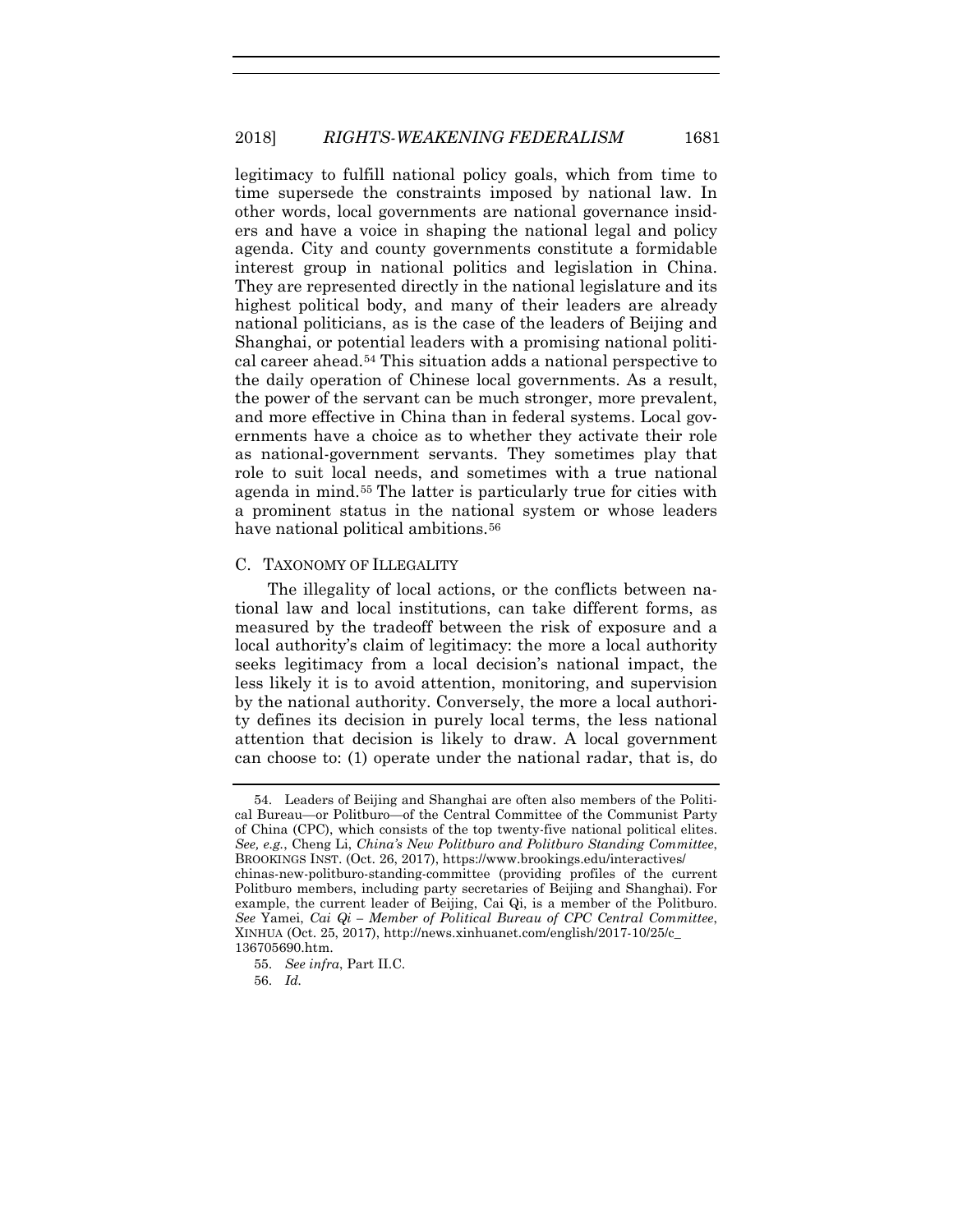what it likes in the hope that the inconsistency of its behavior with national law will not be exposed; (2) tweak<sup>[57](#page-12-0)</sup> the law to suit its needs without openly challenging it; or (3) openly challenge a particular national law by going beyond it, often invoking a national agenda or higher law, such as the Constitution. All three choices create inconsistencies between national law and local institutions, and are thus clearly illegal in a technical sense in a centralized, authoritarian country such as China, but they have different implications. The surprising discovery of the current research is that even under the current authoritarian regime in China, local governments' best strategy is often to go beyond the law, either from the perspective of its own interests or with the aim of institutional improvement.

#### 1. Under the Radar

Flagrantly illegal behavior often hides under the radar of legal enforcement, for example, when local governments take land from farmers without authorization. This type of illegal taking is different from tweaking the law in the sense that the local governments involved do not try to justify their expropriation actions or claim that they are legal. At the same time, however, they do not challenge the national eminent domain system by appealing to higher laws or goals. Instead, they accept the legitimacy of the current system and their own illegality, and simply hope to get by without being discovered or publicized.

Since the revision of the LAL in 1998, local governments in China have faced increasingly stringent institutional constraints imposed by the central authority in the land expropriation arena. [58](#page-12-1) Although local governments enjoy eminent do-

<sup>57.</sup> *Cf.* Gerken, *supra* note [39,](#page-8-6) at 46.

<span id="page-12-1"></span><span id="page-12-0"></span><sup>58.</sup> *See* Zhonghua Renmin Gongheguo Tudi Guanli Fa (中华人民共和国土 地管理法) [Land Administration Law] (promulgated by the Standing Comm. Nat'l People's Cong., June 25, 1986, amended on Aug. 29, 1998 and Aug. 28, 2004) (China); the 2004 Constitutional Amendment, Zhonghua Renmin Gongheguo Xianfa Xiuzheng An (中华人民共和国宪法修正案) [Amendments to the Constitution of the People's Republic of China] (promulgated by the Nat'l People's Cong., Mar. 14, 2004, effective Mar. 14, 2004) (China); Zhonghua Renmin Gongheguo Wuquan Fa (中华人民共和国物权法) [Property Law of the People's Republic of China] (promulgated by the Standing Comm. Nat'l People's Cong., Mar. 16, 2007, effective Oct. 1, 2007), http://www.npc.gov.cn/ englishnpc/Law/2009-02/20/content\_1471118.htm (China); Guoyou tudi shang fangwu zhengshou yu buchang tiaoli ([国有土地上房屋征收与补偿条例](http://www.pkulaw.cn.eproxy2.lib.hku.hk/fulltext_form.aspx?Db=chl&Gid=144434)) [Regulation on the Expropriation of Buildings on State-owned Land and Compensa-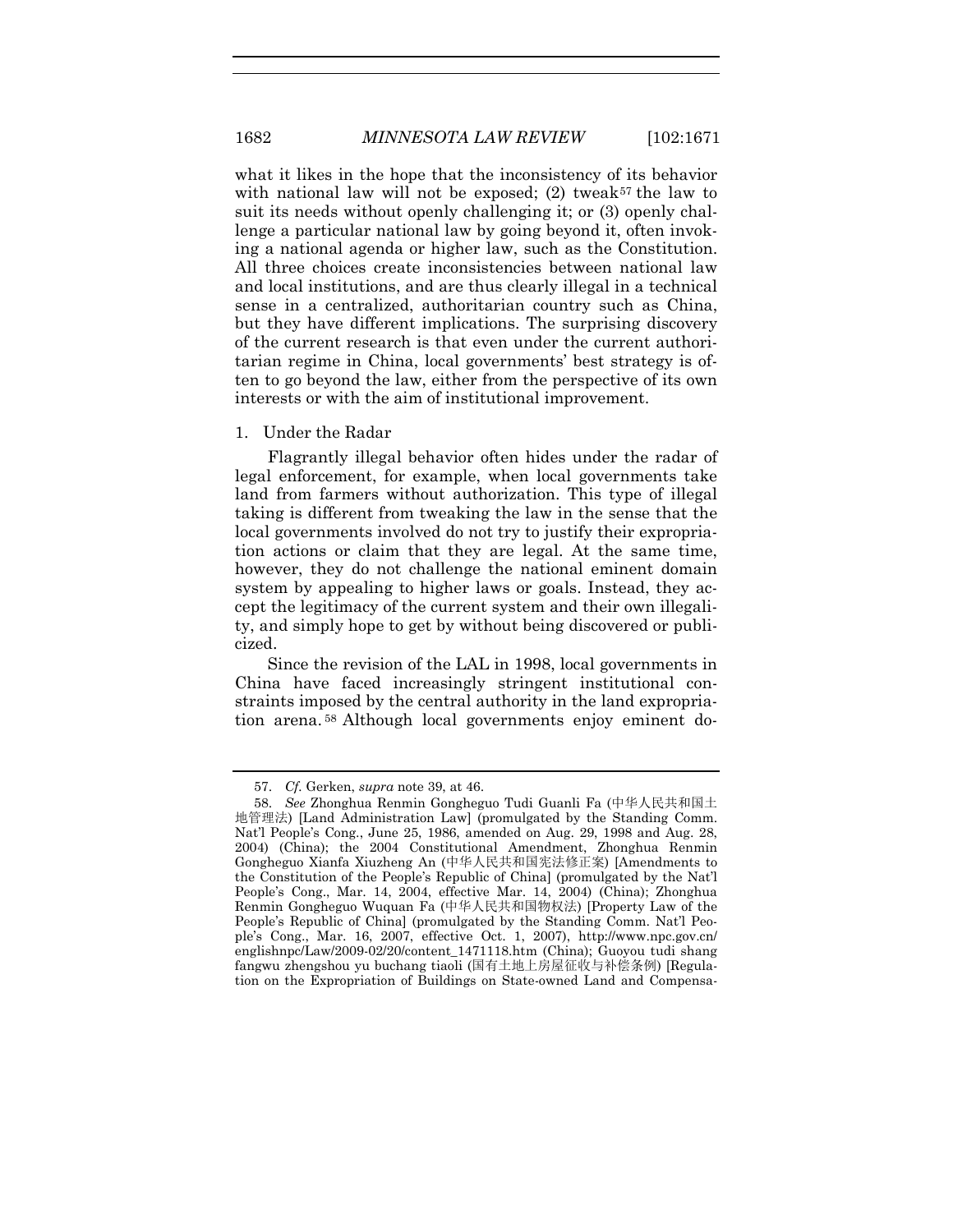main power to expropriate rural land and convert it into urban construction land, that power is limited in several ways, most importantly by the centralized land-use quota system.[59](#page-13-0) Another limit is the top-down approval system determining that any taking without proper authorization is illegal.<sup>60</sup> The MLR can use satellites to monitor land-use changes on the ground and theoretically can find out how much land has been illegally taken and where. [61](#page-13-2) Even equipped with such a convenient technology, however, legal enforcement by the MLR can only control, not eliminate, illegal takings.

According to MLR data, between 2005 and 2015, local governments annually appropriated land in the range of 10,000 to 50,000 hectares without authorization.[62](#page-13-3) Considering that Chinese farmers own on average 0.09 hectares, [63](#page-13-4) local governments took land away from 100,000 to 500,000 farmers every year, in violation of national land use law and quotas.

#### 2. Tweaking the Law

A national and centralized legal system is often more fragmented and layered than it is centralized and unified. National land law in China comprises not only the national PL, but also the LAL, an eminent domain ordinance, and a number

<span id="page-13-1"></span>60. Hayek, *supra* note [41,](#page-9-9) at 524 (discussing the advantages of central planners leaving some decisions to the "man on the spot").

<span id="page-13-2"></span>61. *See, e.g.*, *Guotu Ziyuanbu Guanyu Kaizhan 2016 Niandu Tudi Kuangchan Weipian Zhifa Jiandu Jiancha Gongzuo de Tongzhi* (国土资源部关 于开展 2016 年度土地矿产卫片执法监督检查工作的通知) [*Notice on Legal Enforcement, Supervising and Monitoring Work through Satellite Pictures in 2016*], MINISTRY OF LAND AND RES. OF THE PEOPLE'S REPUBLIC OF CHINA (中华 人民共和国国土资源部), http://www.mlr.gov.cn/zwgk/zytz/201612/t20161206\_ 1423514.htm (last visited Nov. 10, 2017).

<span id="page-13-3"></span>62. Original Data from Guotu Ziyuan Bu (国土资源部) [Ministry of Land and Resources], Zhongguo Guotu Ziyuan Nianjian (中国国土资源统计年鉴) [China Land and Resources Statistical Yearbook] 2006–2016.

<span id="page-13-4"></span>63. Zhan Yan, *China Seeks a Balance Between Food Security and Urbanization*, PERMANENT MISSION OF THE PEOPLE'S REPUBLIC OF CHINA TO THE U.N. (Sept. 17, 2008), http://www.china-un.org/eng/zt/nationalday2008/ t513215.htm.

tion] (promulgated by the State Council, Jan. 21, 2011, effective Jan. 21, 2011) (China).

<span id="page-13-0"></span><sup>59.</sup> *Difang Zhengfu Suku Yongdi Zhibiao Buzu Guotubu Fouren Chen Bu Quedi* (地方政府诉苦用地指标不足 国土部否认称不缺地) [*Local Government Complains Lack of Land Use Quota While Department of Land Resource Denied*], FIRST FIN. DAILY (第一财经日报) (Jan. 11, 2011), http://business.sohu .com/20110111/n278788848.shtml (discussing government plans to reform the use of quotas).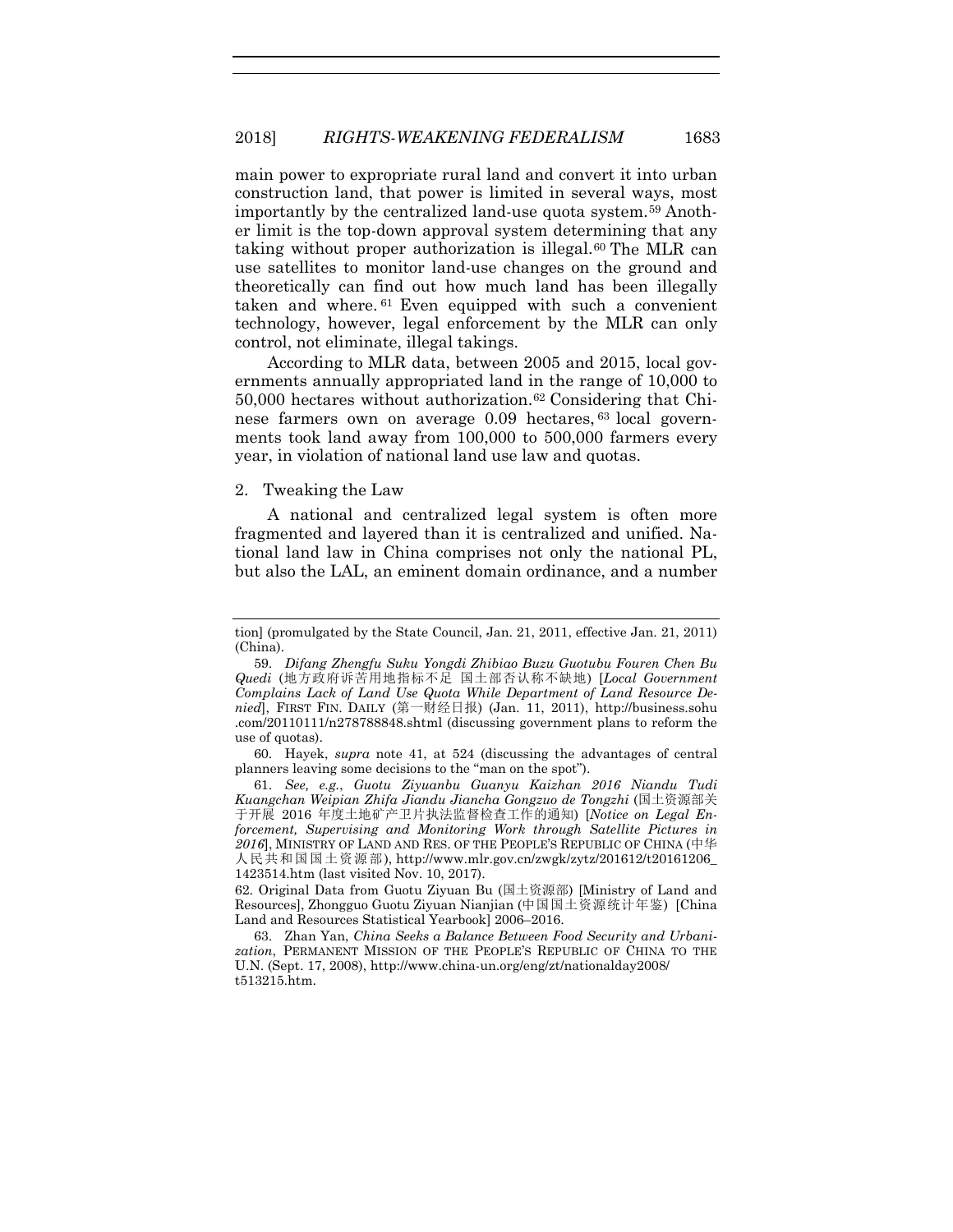of more specific laws serving various functions.[64](#page-14-0) These multiple laws and ordinances address different aspects of land institutions while sharing similar goals, concepts, and frameworks, but they also represent tension, conflict, and inconsistency within the legal system. Such a complicated system affords local governments leeway for manipulation and tweaking. When local governments tweak various parts of the national legal system, their law-breaking intention is less clear than when they choose to act under the national authority's radar, in which case they clearly know that they are violating the law. In the case of tweaking, however, regardless of legality or illegality, local governments at the very least know that their actions are inconsistent with national practice. Because their tweaking of the law can be attributed in part to the ambiguity or inconsistency of national law, though, they can claim more legitimacy for that behavior than for flagrant illegality. However, lawtweaking is defensive rather than offensive in seeking legitimacy from the higher law or the national policy agenda. The local governments that take on such action often have no clear national agenda, but are seeking only to find national legal basis for their local agendas.

The following is a good example. In 2011, after the State Council promulgated the Regulations on Expropriation of Houses on State-Owned Land (the "2011 Regulations"), [65](#page-14-1) local governments across the country formulated implementary regulations.[66](#page-14-2) Although some of these local regulations were pure-

<span id="page-14-1"></span>65. Guoyou Tudi shang Fangwu Zhengshou yu Buchang Tiaoli ([国有土地](http://www.pkulaw.cn.eproxy2.lib.hku.hk/fulltext_form.aspx?Db=chl&Gid=144434) [上房屋征收与补偿条例](http://www.pkulaw.cn.eproxy2.lib.hku.hk/fulltext_form.aspx?Db=chl&Gid=144434)) [Regulation on the Expropriation of Buildings on Stateowned Land and Compensation] (promulgated by the State Council, Jan. 21, 2011, effective Jan. 21, 2011) (China).

<span id="page-14-2"></span>66. For example, on October 19, 2011, the Shanghai City Government issued its Implementation Regulations on the Expropriation of Buildings on State-Owned Land and Compensation in Shanghai. Shanghaishi Guoyou Tudi Shang Fangwu Zhengshou yu Buchang Shishi Xize (《上海市国有土地上房屋征 收与补偿实施细则》) [Implementation Regulations on the Expropriation of Buildings on State-Owned Land and Compensation in Shanghai] (promulgated by the Shanghai Municipal People's Gov., Oct. 19, 2011, effective Oct. 19, 2011) (China). On November 13, 2011, the Gansu Province Government issued

<span id="page-14-0"></span><sup>64.</sup> These specific laws include the Urban Real Estate Administration Law, Zhonghua Renmin Gongheguo Chengshi Fangdichan Guanli Fa (中华人 民共和国城市房地产管理法) [Urban Real Estate Administration Law] (promulgated by the Standing Comm. Nat'l People's Cong., July 5, 1994, effective Jan. 1, 1995, amended on Aug. 30, 2007 and Aug. 27, 2009) (China), and the Rural Land Contract Law, Zhonghua Renmin Gongheguo Nongcun Tudi Chengbao Fa (中华人民共和国农村土地承包法) [Rural Land Contract Law] (promulgated by the Nat'l People's Cong. Standing Comm., Aug. 29, 2002, effective Mar. 1, 2003) (China).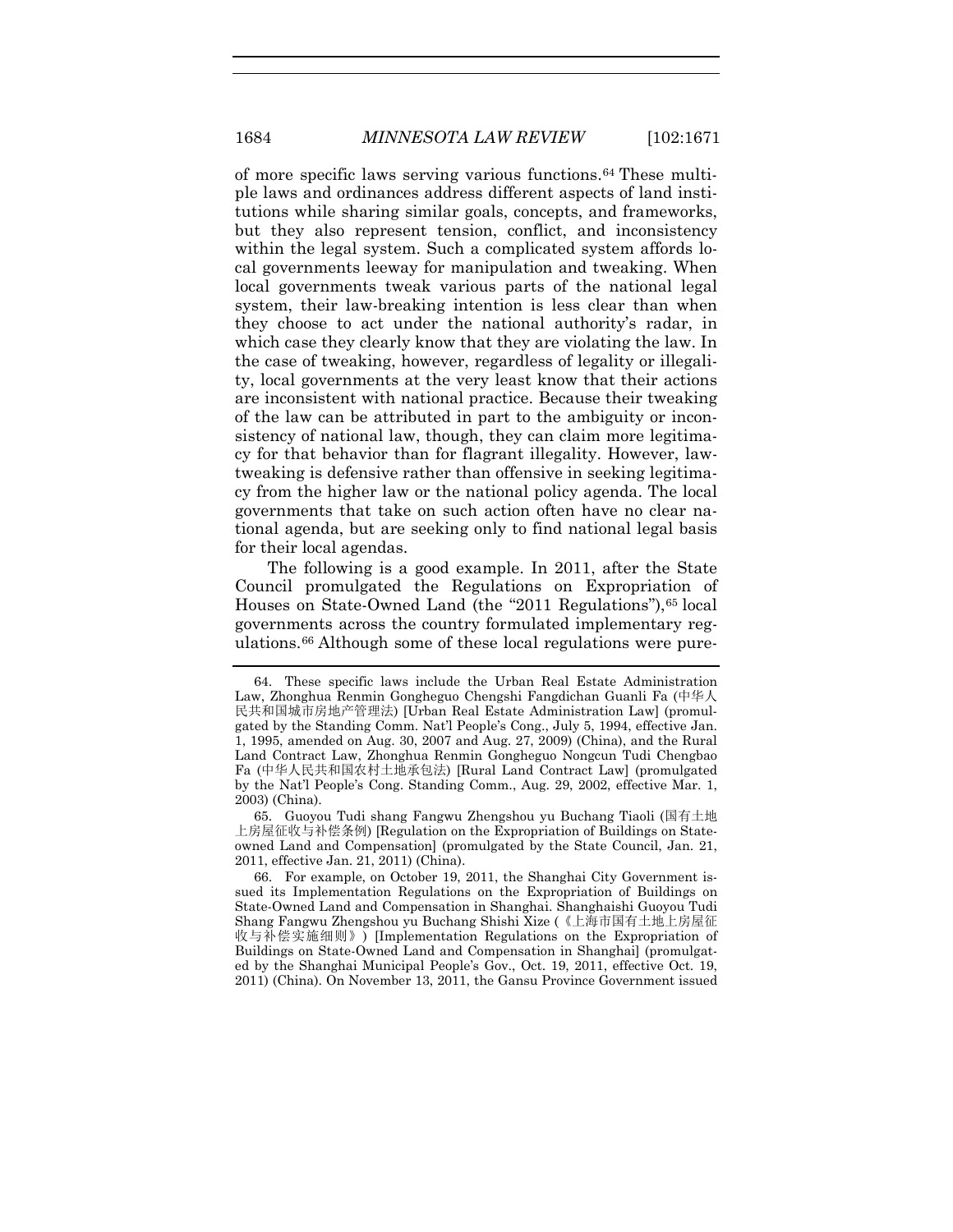ly implementary in nature, some created new rules that deviated from or even jeopardized the national regulations. For example, Wuhan, a leading city in central China, introduced a two-part clause designed to simplify the expropriation procedure and weaken the bargaining power of potential hold-out owners.[67](#page-15-0) The first part of the clause copied article 13 of the 2011 Regulations, whereas the second part granted local landadministration agencies the direct power to revoke individual land-rights certificates in accordance with expropriation deci-sions.<sup>[68](#page-15-1)</sup> In other words, land-rights holders within the area designated for expropriation would lose their property rights the moment the government issued its eminent domain decisions prior to any negotiation between the condemnor and the condemnee. In one publicly reported occurrence, the Wuhan government had revoked more than three hundred land-use rights (LUR) certificates through a notice on its website and then broken into houses that had lost their valid LUR certificates to force the occupants' eviction.[69](#page-15-2) The second part of the clause appears to be a straightforward application of article 28 of the PL, which stipulates that a change in property rights takes effect the moment that expropriation or judicial decisions or arbi-

68. *Id.*

its Several Regulations on the Implementation of the "Regulation on the Expropriation of Buildings on State-owned Land and Compensation" in Gansu. Gansu sheng Shishi Guoyou Tudi Shang Fangwu Zhengshou yu Buchang Tiaoli Ruogan Guiding (甘肃省实施《国有土地上房屋征收与补偿条例》若干规定) [Several Regulations on the Implementation of the "Regulation on the Expropriation of Buildings on State-owned Land and Compensation" in Gansu] (promulgated by Gansu Provincial People's Gov., Nov. 13, 2011, effective Jan. 1, 2012) (China). After the issuance of Order No. 590, according to original legal research conducted by the author on a database compiled by Peking University, as of October 28, 2017, more than three hundred implementation documents have been issued across the country, including nine local regulations (地方性法规), thirty-two local government rules (地方政府规章), two hundred eighty-four local regulatory documents (地方性文件), three local judicial documents (地方司法文件), and two local working documents (地方工作文件).

<span id="page-15-0"></span><sup>67.</sup> Wuhan Shi Guoyou Tudi Shang Fangwu Zhengshou yu Buchang Shishi Banfa (武汉市国有土地上房屋征收与补偿实施办法 武汉市人民政府令第 234 号) [Implementation Regulations on Expropriation of Buildings on Stateowned Land and Compensation in Wuhan City] (promulgated by the Wuhan City Gov., Oct. 13, 2016, effective Dec. 1, 2016), http://www.wpl.gov.cn/pc-361 -101899.html (China).

<span id="page-15-2"></span><span id="page-15-1"></span><sup>69.</sup> Xuan Hua (滑璇) & Luxiao Wang (王露晓), (公告一出,产权证作废? 武 汉汉阳注销 330 拆迁户不动产证引争议) [*Property Rights Certificate Invalidated Once Expropriation Notice Issued? The Revocation of 330 LUR Certificates Gives Rise to Disputes*], NANFANG ZHOUMO (南方周末) [S. WKLY.] (Jan. 20, 2017), http://www.infzm.com/content/122445.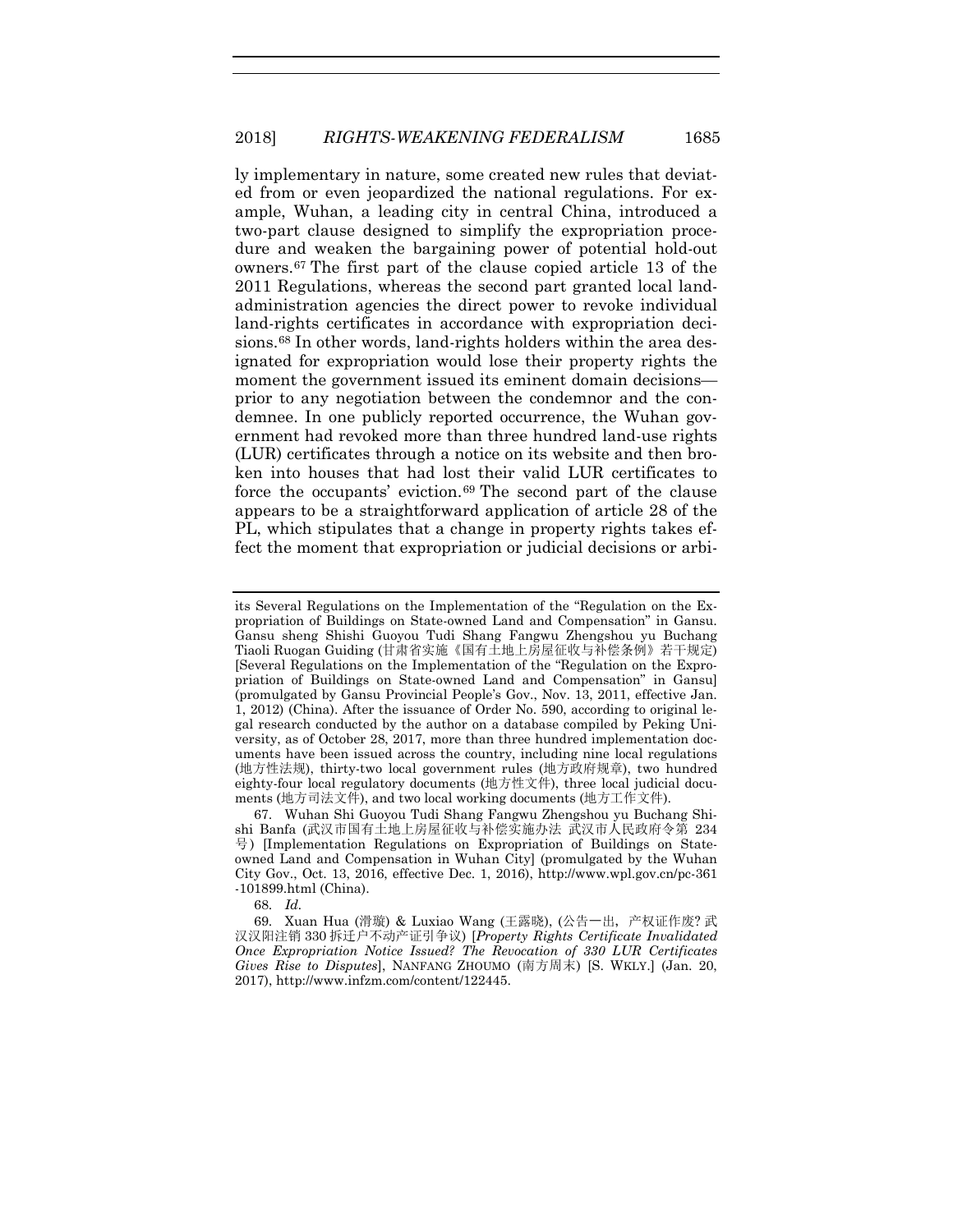tration awards take effect.[70](#page-16-0) The problem is that the term expropriation decision in the PL, which was passed in 2007, refers to the entire expropriation process, and thus differs from the term's use in the 2011 Regulations, which distinguish between expropriation decisions and compensation decisions, with the former only initiating the expropriation process.<sup>[71](#page-16-1)</sup> The 2011 Regulations also specify which procedures a local government should follow in conducting expropriation, procedures the Wuhan city government intentionally evaded by referring to the earlier PL.[72](#page-16-2)

3. Beyond the Law: Can a City Government Interpret the Constitution?

When a local government chooses to go beyond the law and seek legitimacy from higher laws or policy goals, it is acting flagrantly illegally, albeit while making a claim for legitimacy. Doing so more bluntly manipulates rather than tweaks the law, as well as more severely encroaches the national authority, which alone has the power to define higher laws such as the constitution and set the national policy agendas.[73](#page-16-3) Nevertheless, even in a centralized, authoritarian country such as China, local governments refer to higher laws or national agendas from time to time to justify practices that deviate from national laws. Such high-profile illegality may simply be a byproduct of local government leaders' economic development efforts, or may have

<span id="page-16-0"></span><sup>70.</sup> Article 28 of the Property Law stipulates that: "Where a real right is created, changed, transferred or eliminated for a legal document of the people's court or arbitration commission or a requisition decision of the people's government, etc, the real right shall become effective upon the effectiveness of the legal document or the expropriation decision of the people's court." Zhonghua Renmin Gongheguo Wuquan Fa (中华人民共和国物权法) [Property Law of the People's Republic of China] (promulgated by the Standing Comm. Nat'l People's Cong., Mar. 16, 2007, effective Oct. 1, 2007), http://www.npc.gov.cn/ englishnpc/Law/2009-02/20/content\_1471118.htm (China).

<span id="page-16-1"></span><sup>71.</sup> *Compare* expropriation decision in article 28 of the Property Law of the People's Republic of China (中华人民共和国物权法), *id.* 28, *with* expropriation decisions in chapters two and three of the 2011 Regulations,

Guoyou tudi shang fangwu zhengshou yu buchang tiaoli ([国有土地上房屋征收](http://www.pkulaw.cn.eproxy2.lib.hku.hk/fulltext_form.aspx?Db=chl&Gid=144434) [与补偿条例](http://www.pkulaw.cn.eproxy2.lib.hku.hk/fulltext_form.aspx?Db=chl&Gid=144434)) [Regulation on the Expropriation of Buildings on State-owned Land and Compensation] (promulgated by the State Council, Jan. 21, 2011, effective Jan. 21, 2011) (China).

<span id="page-16-2"></span><sup>72.</sup> *See* Guoyou tudi shang fangwu zhengshou yu buchang tiaoli ([国有土地](http://www.pkulaw.cn.eproxy2.lib.hku.hk/fulltext_form.aspx?Db=chl&Gid=144434) [上房屋征收与补偿条例](http://www.pkulaw.cn.eproxy2.lib.hku.hk/fulltext_form.aspx?Db=chl&Gid=144434)) [Regulation on the Expropriation of Buildings on Stateowned Land and Compensation] (promulgated by the State Council, Jan. 21, 2011, effective Jan. 21, 2011), ch. 2 (China).

<span id="page-16-3"></span><sup>73.</sup> QIANFAN ZHANG, THE CONSTITUTION OF CHINA: A CONTEXTUAL ANALYSIS 84–96 (2012).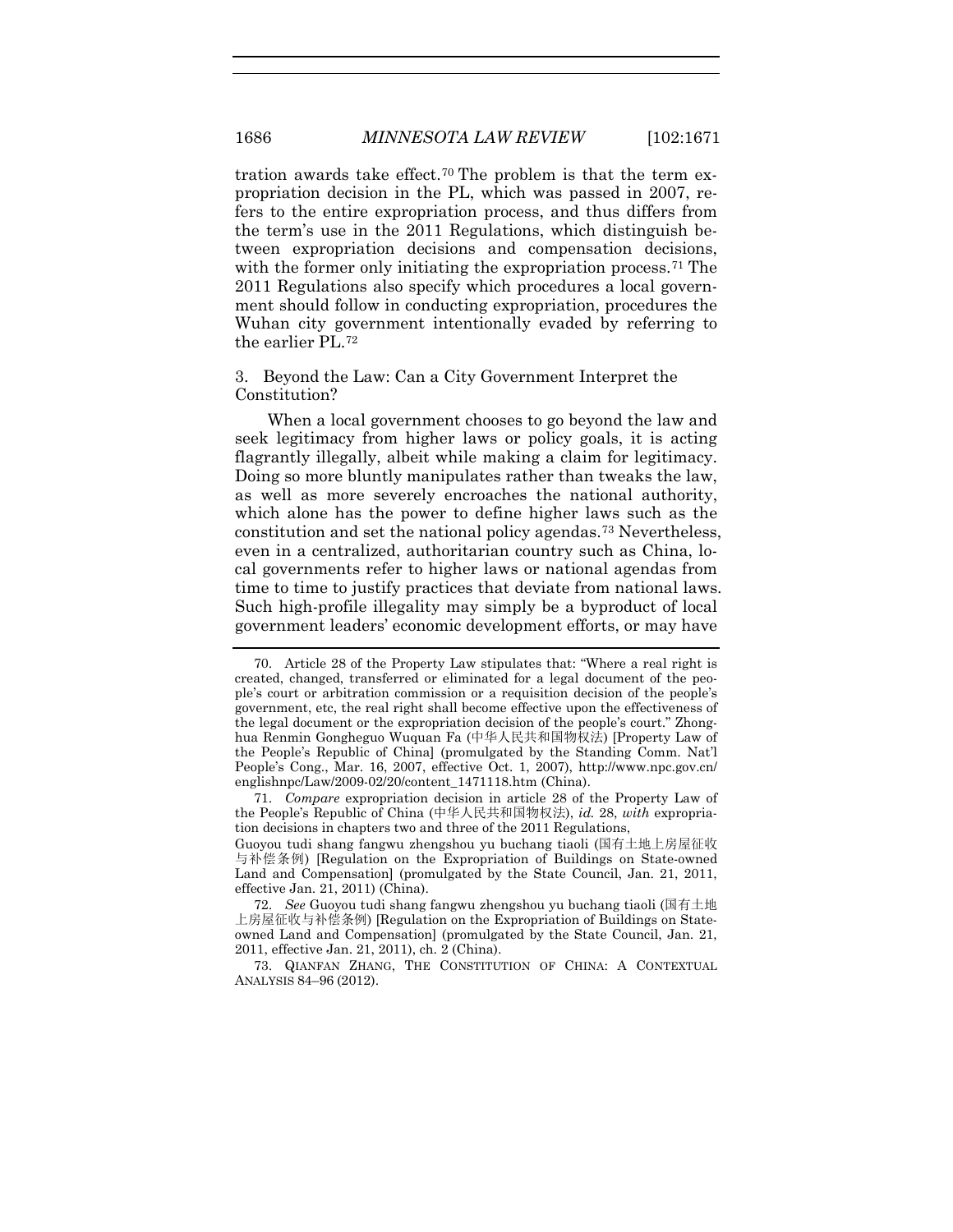a clear agenda to establish a national model. In any event, local governments' illegalities spur national dialogue and debates, and often exert lasting impact nationwide. For example, the Shenzhen city government interpreted the PRC Constitution in an idiosyncratic manner to serve its own industrial development, providing a good case for illustrating how local governments go beyond the law to design their own land institutions and rules.[74](#page-17-1) In 2003, the Shenzhen city government initiated what it called the "land nationalization after urbanization" (城 市化转地) campaign.[75](#page-17-2) It declared that Shenzhen had completed the urbanization process to become the first city in China without agriculture or farmers.[76](#page-17-3)

<span id="page-17-0"></span>Accordingly, all land within its jurisdiction should be stateowned pursuant to article 10 of the PRC Constitution, which states that "urban land is state-owned."[77](#page-17-4) It therefore followed that the Shenzhen city government could take all land previously owned by villagers without implementing any eminent domain procedures because it was not exercising eminent domain but rather state land ownership. Shenzhen's land nationalization constituted a serious encroachment of villagers' land rights. It also constituted an intentional misinterpretation of the PRC Constitution and LAL to circumvent the increasingly strict land expropriation approval procedure implemented by the central government. In its one-year campaign, the Shenzhen city government took over 594 square kilometers of land from roughly 300,000 indigenous villagers in the name of land nationalization.[78](#page-17-5) Its motivation was to grab land from farmers to supply to industrial investors.[79](#page-17-6) The Shenzhen city government managed to complete its land nationalization before the MLR could stop it, although the MLR publicly declared afterwards that "this practice in Shenzhen cannot serve as a precedent" (深圳做法,下不为例).[80](#page-17-7) The MLR was right to be concerned about the potential precedent effect, as quite a number of other cities and counties followed suit by converting farmers

<span id="page-17-5"></span><span id="page-17-4"></span><span id="page-17-3"></span><span id="page-17-2"></span><span id="page-17-1"></span><sup>74.</sup> *See* SHITONG QIAO, CHINESE SMALL PROPERTY: THE CO-EVOLUTION OF LAW AND SOCIAL NORMS 138–42 (2017).

<sup>75.</sup> *Id.* at 138.

<sup>76.</sup> *Id.*

<sup>77.</sup> XIANFA art. 10 (2004) (China).

<sup>78.</sup> QIAO, *supra* note [74,](#page-17-0) at 138–39.

<span id="page-17-6"></span><sup>79.</sup> *Id.*

<span id="page-17-7"></span><sup>80.</sup> *Id.* at 139.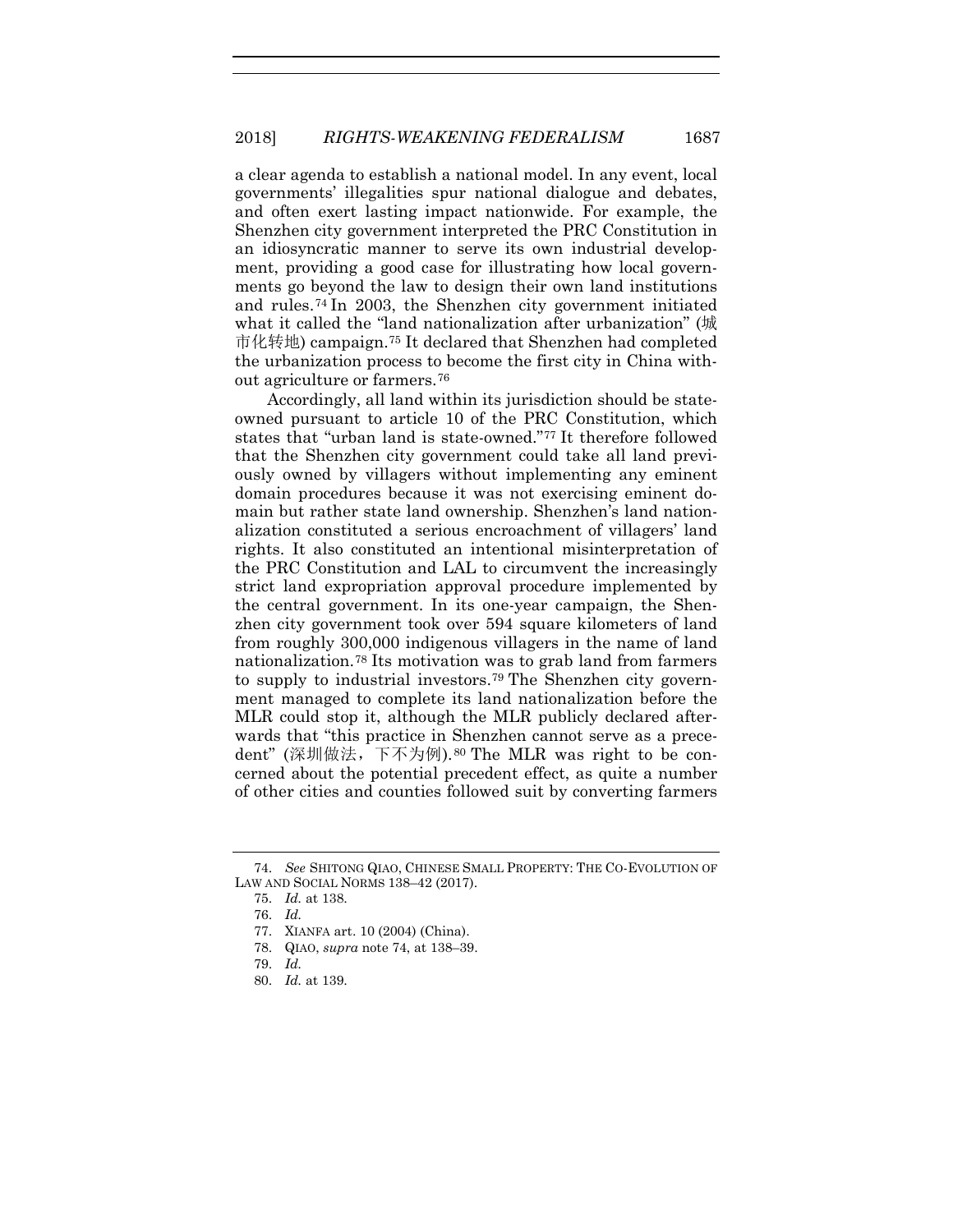into urban residents and declaring their land urbanized and therefore owned by the state.[81](#page-18-0)

#### II. DOES COMPETITION MATTER FOR LAND RIGHTS?

The concept of competitive federalism argues that interjurisdictional competition curbs property rights abuses by local governments.[82](#page-18-1) It originates from Charles Tiebout's classic article *A Pure Theory of Local Expenditures*, which posits that "[i]f consumer-voters are fully mobile, the appropriate local governments, whose revenue-expenditure patterns are set, are adopted by the consumer-voters."[83](#page-18-2) In other words, "local government represents a sector where the allocation of public goods . . . need not take a back seat to the private sector."[84](#page-18-3) Property protection is a form of public good, the value of which can be capitalized into markets. But land is immobile and it seems that land rights holders would not be able to vote by foot. If that is the case, do local governments still compete on land rights protection? What are they competing for? What is the nature of the interjurisdictional competition?

#### A. LAND IMMOBILITY IS NOT THE PROBLEM!

Leading scholars contend that competitive federalism is unlikely to provide effective protection for property rights in land because property is an immobile asset.[85](#page-18-4) Professor Somin, for example, argues that people who vote with their feet by leaving a jurisdiction cannot take their land with them.<sup>86</sup> For this reason, interjurisdictional competition is unlikely to protect property rights in land effectively, although it may prove more useful in the case of rights to mobile property. Professor Epstein further argues that "[t]he first weakness of the exit right under the federalist system concerns cases with specific

<span id="page-18-5"></span>86. Somin, *supra* note [2,](#page-1-4) at 54.

<sup>81.</sup> *Id.*

<sup>82.</sup> Somin, *supra* note [2,](#page-1-4) at 54.

<span id="page-18-2"></span><span id="page-18-1"></span><span id="page-18-0"></span><sup>83.</sup> Charles M. Tiebout, *A Pure Theory of Local Expenditures*, 64 J. POL. ECON. 416, 424 (1956).

<sup>84.</sup> *Id.*

<span id="page-18-4"></span><span id="page-18-3"></span><sup>85.</sup> *See* Bell & Parchomovsky, *supra* note [2,](#page-1-4) at 78 (arguing that because real property is immobile, it is excluded from some of the benefits of federalism); Epstein, *supra* note [9,](#page-3-0) at 155–57 (explaining the difficulty for landowners and developers of abandoning a project because they are tied to the location); Somin, *supra* note [2,](#page-1-4) at 54 (arguing competitive federalism is unlikely to provide effective protection for property rights in land because property is an immobile asset).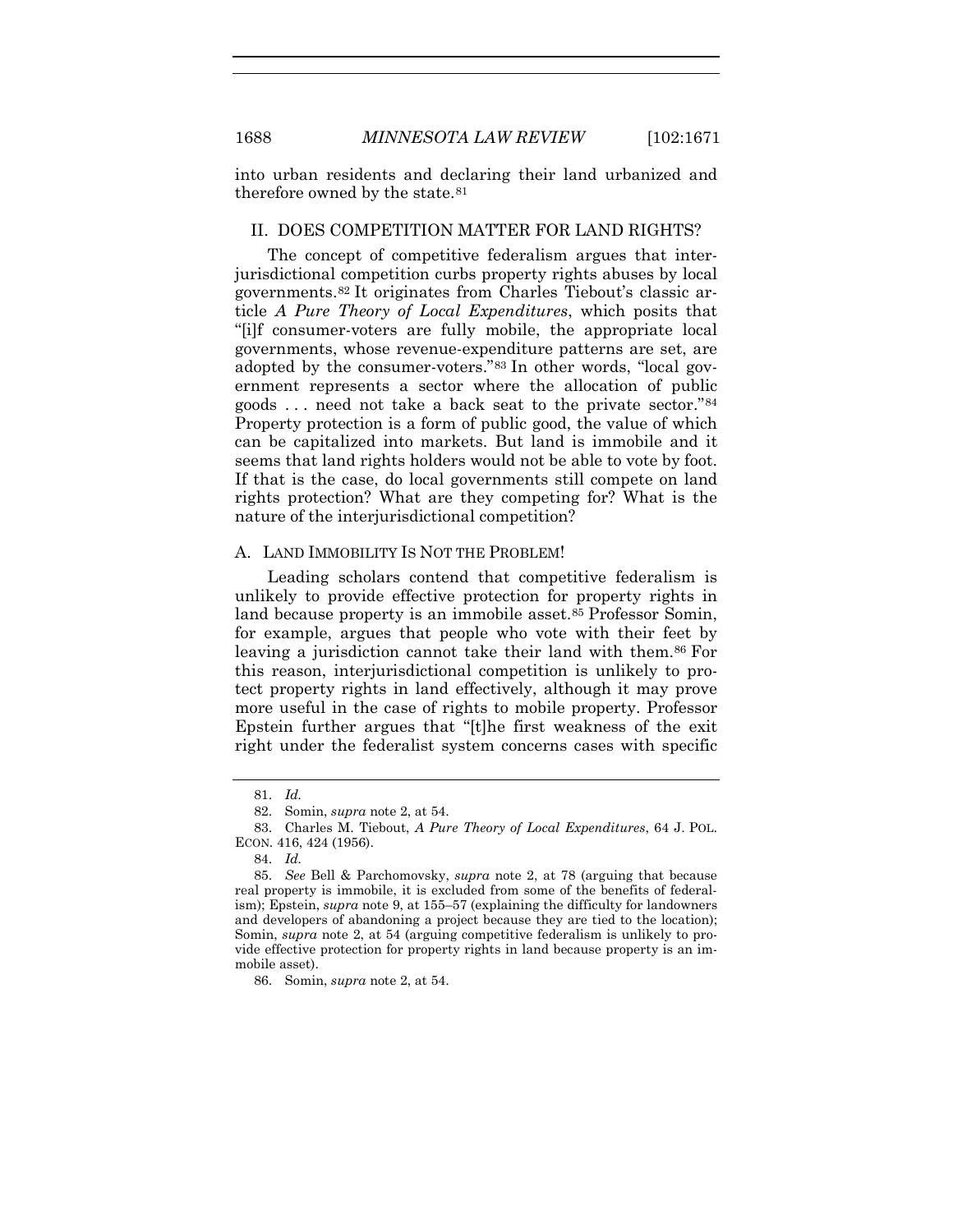assets tied to a single jurisdiction," and also that "the landowner is tied to the location, and so long as the political forces are aligned against him—nothing can stop the losses."[87](#page-19-0) Professors Bell and Parchomovsky claim that "relocation costs are a distortion of the market for property forms."[88](#page-19-1) They propose allowing the residents of one state to choose property forms in other jurisdictions without relocating to promote interjurisdictional competition on property rights protection.[89](#page-19-2) Professor Ellickson acknowledges that the immobility of land reduces the political pressure on states and cities to treat landowners fairly, but concludes that interjurisdictional competition still works for two reasons.[90](#page-19-3) First, governmental abuse of property rights in a given jurisdiction lowers property values across the jurisdiction, which affects politically advantaged and disadvantaged citizens alike.[91](#page-19-4) Second, in addition to land, landowners also own other more mobile assets that governments do not wish to lose to neighboring jurisdictions.[92](#page-19-5)

If we place this federalism debate into a broader context and trace it back to the areas of corporate governance and environmental regulation from which the debate both originated and has sparked several generations of discussions, <sup>[93](#page-19-6)</sup> we can more clearly examine whether land institutions differ from corporate governance or environmental regulation. Land is actually not as separable or different from a corporation or a factory as it might at first appear; the distinction between mobile and immobile property is not as clear as it looks. Corporate governance provides a perfect example for interjurisdictional competition because corporations can change their registration *situs* at very low cost, whereas environmental law and property law dif-

<span id="page-19-0"></span><sup>87.</sup> Epstein, *supra* note [9,](#page-3-0) at 155–56.

<sup>88.</sup> Bell and Parchomovsky, *supra* not[e 2,](#page-1-4) at 102.

<sup>89.</sup> *Id.*

<sup>90.</sup> Ellickson, *supra* not[e 2,](#page-1-4) at 762 n.66.

<sup>91.</sup> *Id.*

<sup>92.</sup> *Id.*

<span id="page-19-6"></span><span id="page-19-5"></span><span id="page-19-4"></span><span id="page-19-3"></span><span id="page-19-2"></span><span id="page-19-1"></span><sup>93.</sup> *See generally* Marcel Kahan, *The State of State Competition for Incorporations*, *in* THE OXFORD HANDBOOK OF CORPORATE LAW AND GOVERNANCE (Jeffrey N. Gordon & Wolf-Georg Ringe eds., 2015) (examining the desirability of federal corporate law as an alternative to the law of the firm's state of incorporation); Daniel C. Esty, *Revitalizing Environmental Federalism*, 95 MICH. L. REV. 570, 599–613 (1996) (reviewing the environmental federalism debate); Richard L. Revesz, *Rehabilitating Interstate Competition: Rethinking the "Race-To-The-Bottom" Rationale for Federal Environmental Regulation*, 67 N.Y.U. L. REV. 1210 (1992) (arguing for state rather than federal environmental regulation).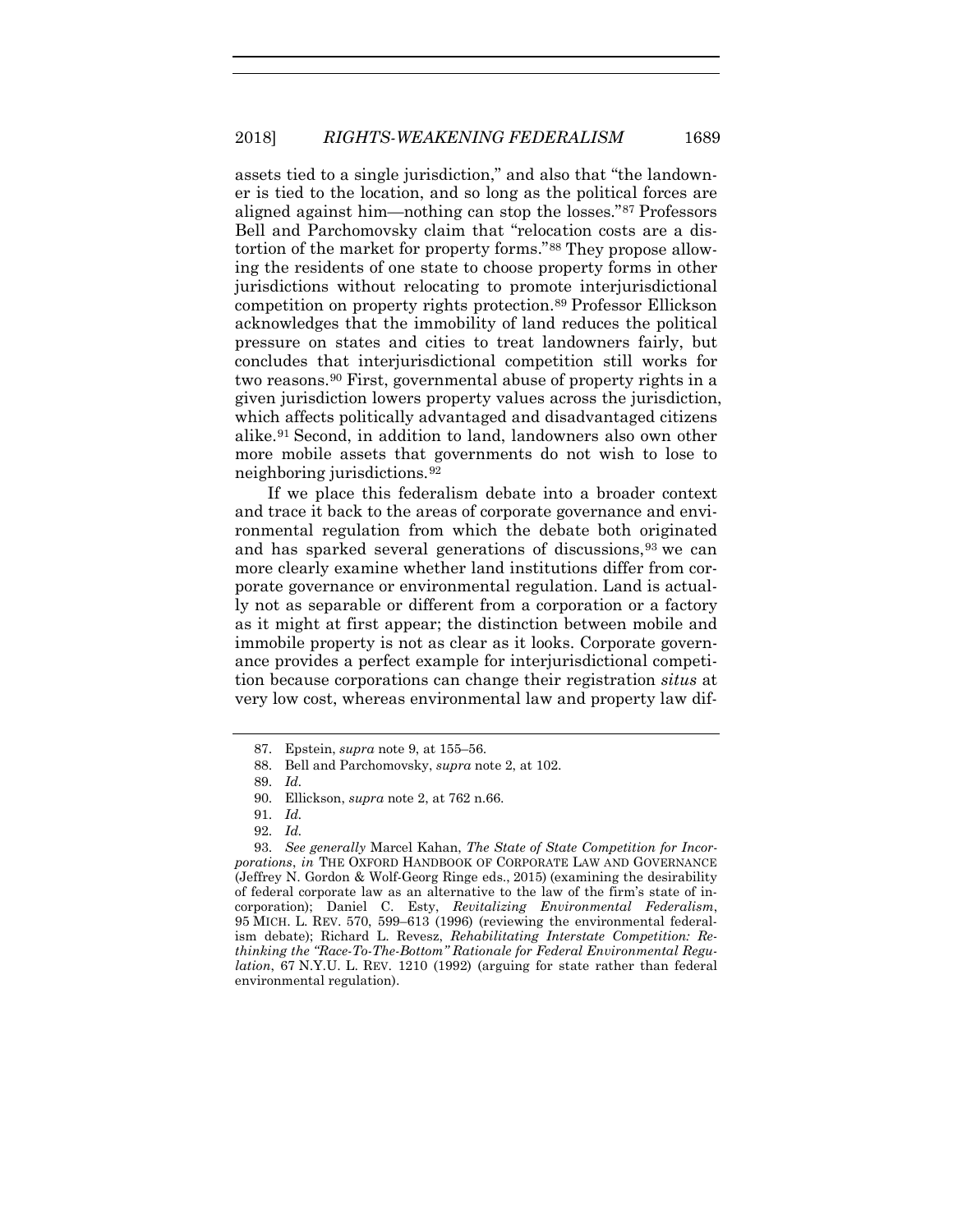fer in the sense that the costs of moving operations from one jurisdiction to another to escape overly stringent environmental or property regulations are much higher[.94](#page-20-0) However, it is just a matter of degree. Relocation always involves replacing something in a given jurisdiction, be it land, employees, pensions, etcetera, with something in another jurisdiction. Relocation costs are universal across the areas of corporate governance, environmental regulations, and property institutions. Local governments do have the power to make the exercise of the right to exit costly, be it corporations, factories, or a plot of land.[95](#page-20-1) A city government can simply delimit a date by which all property, regardless of movable or immovable, within its jurisdiction is subject to the regulation in question. It is not feasible to simply relocate a targeted property to avoid such regulatory costs, even if it is mobile. The idea that somebody can simply relocate his or her property, which can be a plot of land, a factory, or a corporation, after a particular regulation or decision has been passed is fanciful, and could be illegal if the property were targeted by the government. The question then is whether local governments would impose such costs or prohibition on corporations, investors, or landowners.

There are two risks for local governments: existing residents will flee and potential residents will not come. What matters most is the future and therefore the second risk: the deterrence of potential residents and investors. Even a city leader with a term lasting only a couple of years will consider not only the corporations or residents already in his or her jurisdiction but also potential corporations or residents deciding where to locate.[96](#page-20-2) It is reputational costs rather than the immediate loss of existing residents or corporations that constrain local governments from abusing corporations or residents. Immobility is not a substantive issue if we adopt a temporal perspective or view property protection as a sequential game in which potential investors consider how local governments treat existing investors. There is a potential chilling effect that a local leader

<sup>94.</sup> *See* Bell & Gideon Parchomovsky, *supra* not[e 2,](#page-1-4) at 97–98, 104.

<span id="page-20-1"></span><span id="page-20-0"></span><sup>95.</sup> Chinese local governments have a tendency of local protectionism, which hinders the free moving of corporations across the country. *See* Rodden & Rose-Ackerman, *supra* note [3,](#page-2-0) at 1547–55 (discussing how local governments in China have an incentive to limit imports, monopolize sale, and tax exports); *see also* Bai Chong-En et al., "*Local Protectionism and Regional Specialization: Evidence from China's Industries*," 63 J. OF INT'L ECON. 397 (2004) (researching regional specialization and local protectionism in China).

<span id="page-20-2"></span><sup>96.</sup> Cheung, *supra* not[e 6,](#page-2-1) at 28.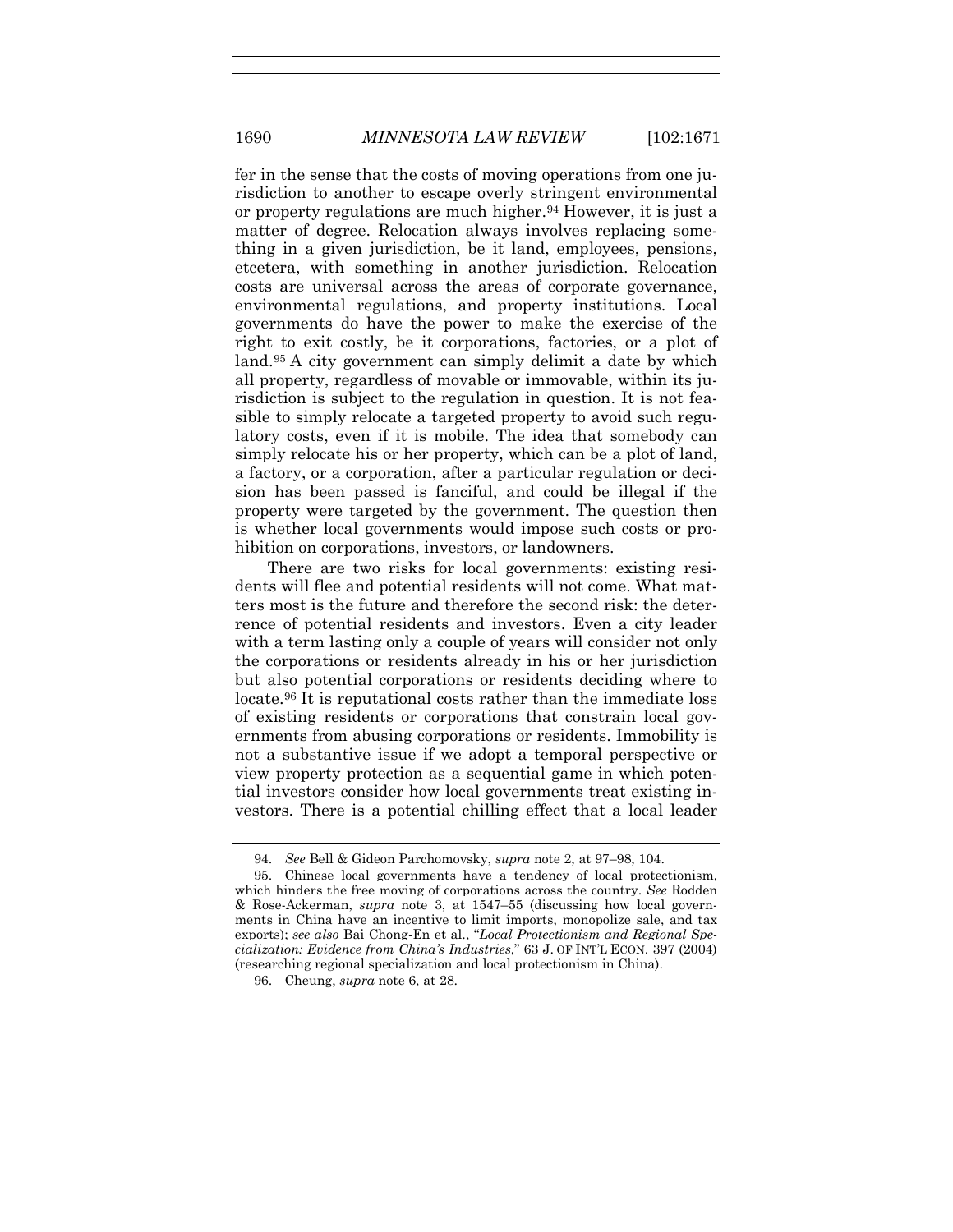with a reasonable time horizon will take into consideration.<sup>[97](#page-21-1)</sup> That is why Chinese local governments dare not confiscate investment, a large part of which—such as factories—is actually immobile.

#### B. WHAT ARE LOCAL GOVERNMENTS COMPETING FOR?

<span id="page-21-7"></span>Interjurisdictional competition in China clearly promotes economic development, primarily via local governments' expropriation of resources, mainly land, from less-productive sectors, such as agriculture, and distributing them to more-productive industrial sectors. [98](#page-21-2) Government intervention reduces the transaction costs for investors,[99](#page-21-3) and even provides protection for investment in the face of competitive pressure. What has been largely ignored, however, is the impact of such intervention on individual rights to less-productive property. The downside of prioritizing economic development is the downgrading and even sacrifice—of individual rights if they conflict with development goals.

<span id="page-21-0"></span>Professors Acemoglu and Robinson argue, in *Why Nations Fail*, that China does not adequately protect property rights and therefore its economic growth is unsustainable. [100](#page-21-4) Many economists would argue, however, that local governments in China provide a decent level of investment protection.[101](#page-21-5) Acemoglu and Robinson's argument is based on the study of the Tieben case, in which the owner of Tieben steel company lost its investment due to the change of policy.[102](#page-21-6) However, even in this case, the Changzhou city government protected and fully supported the company and suffered together with its owner

<span id="page-21-1"></span><sup>97.</sup> *See* Wan Jiang (万江), *Zhongguo de Difang Fazhi Jianshe Jingzheng* (中国的地方法治建设竞争) [*Legal Competition within Local Governments in China*], 25 (中外法学) [PEKING U. L.J.] 817, 824–27 (2013).

<span id="page-21-2"></span><sup>98.</sup> *See* Shitong Qiao & Frank K. Upham, *China's Changing Property Law Landscape*, *in* COMPARATIVE PROPERTY LAW: GLOBAL PERSPECTIVES 311, 311– 32 (Graziadei & Smith eds., 2017).

<span id="page-21-3"></span><sup>99.</sup> Qijing Yang (杨其静), *Fenquan, Zengzhang yu Bugongping* (分权, 增长 与不公平) [*Separation of Power, Growth and Inequality*], 4 (世界经济) [WORLD ECON.] 102, 106 (2010).

<span id="page-21-4"></span><sup>100.</sup> DARON ACEMOGLU & JAMES A. ROBINSON, WHY NATIONS FAIL: THE ORIGINS OF POWER, PROSPERITY AND POVERTY 437–38 (2013).

<span id="page-21-6"></span><span id="page-21-5"></span><sup>101.</sup> *See, e.g.*, Joseph P.H. Fan et al., *Institutions and Foreign Direct Investment: China Versus the Rest of the World*, 37 WORLD DEV. 852 (2009) (arguing that China has a quality government that promotes foreign direct investment).

<sup>102.</sup> Acemoglu & Robinson, *supra* not[e 100,](#page-21-0) at 437–38.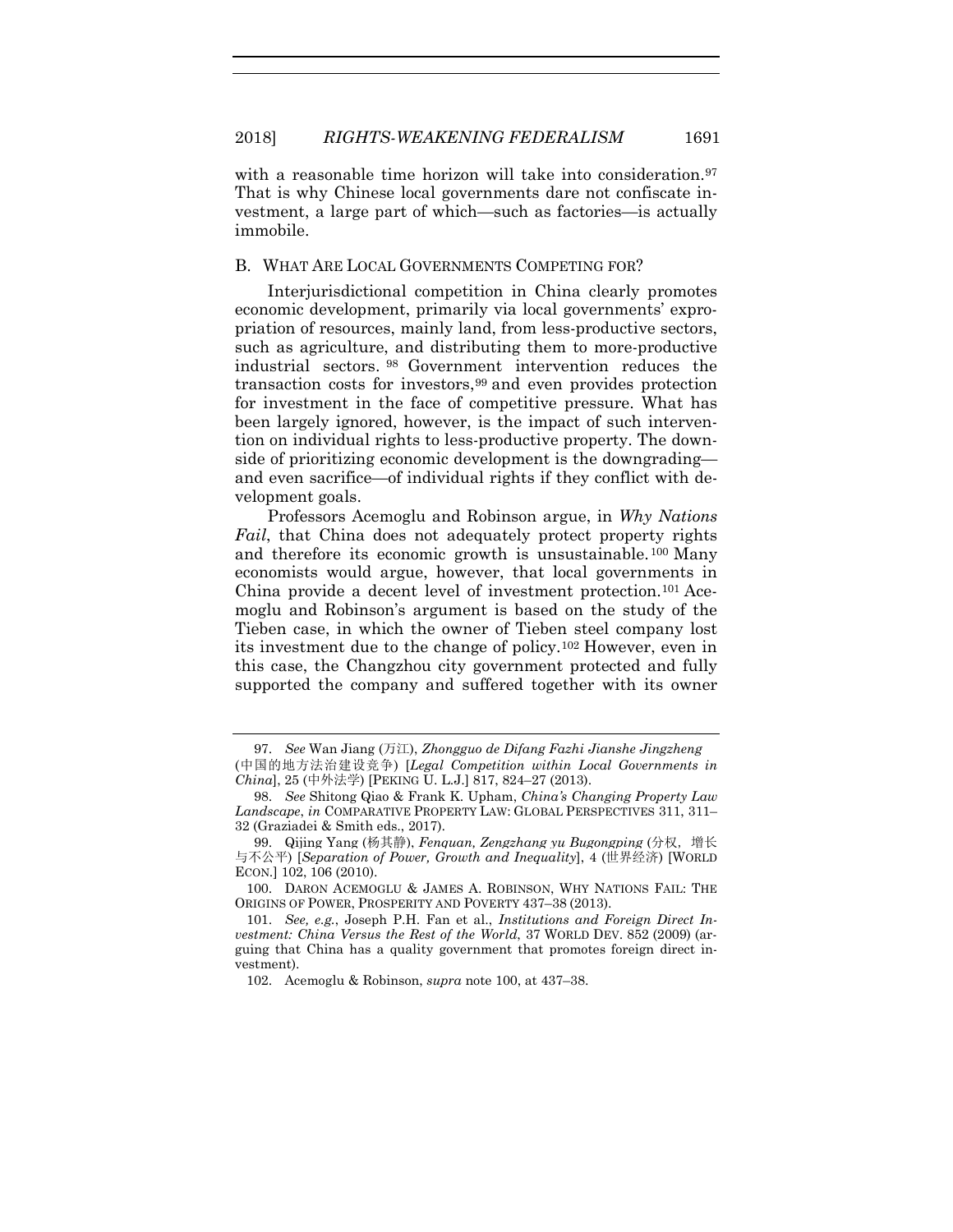from the central government's selective enforcement. [103](#page-22-1) The neglected part of the story is that the Changzhou government had facilitated Tieben's expansion by expropriating a considerable amount of land from farmers and transferring it to Tieben, in violation of central government regulations.[104](#page-22-2) Having lost their land and shelter, many farmers were reduced to living in abandoned boats and cement pipes.[105](#page-22-3) Local government officials had in fact been so eager to expropriate rural land on Tieben's behalf, in order to make it the top steel company in Asia, that they had exceeded the company's original request for approximately 2000 *mu* of land, or 329 acres, by approximately 3988 *mu*, or 656 acres.[106](#page-22-4) It was thus with the Changzhou government's hearty endorsement, encouragement, and full support that Tieben decided to expand its operations.[107](#page-22-5) Why did local officials in Changzhou behave in this manner? Because of competitive pressure from neighboring cities. Changzhou had been ranked the lowest in economic growth of the three main cities in southern Jiangsu province—Suzhou, Wuxi, and Changzhou—although two decades before the three cities had enjoyed roughly the same level of economic development. [108](#page-22-6) Changzhou government officials thus considered Tieben's expansion an opportunity to turn the situation around[.109](#page-22-7) If the central government had not selected Tieben as an example to signal to the whole country that the steel industry was experiencing a bubble that needed to be burst, the company's—and local government officials'—plan would likely have succeeded, at least in the short run. Regardless of the outcome, the major cost was borne by the farmers who lost their land.

Chinese local governments can be considered as "super growth machines," and exhibit two major characteristics: they are (1) development-oriented and (2) conducive to power-

<span id="page-22-0"></span>

<span id="page-22-1"></span><sup>103.</sup> Junjie Li ( 李军杰 ) & Weifeng Zhou ( 周卫峰 ), *Jiyu Zhengfujian Jingzheng de Difang Zhengfu Jingji Xingwei Fenxi: Yi Tieben Shijian Weili* (基 于政府间竞争的地方政府经济行为分析——以 "铁本事件" 为例) [*Analysis on the Economical Behavior of Local Governments Based on Competitions Between Governments—Based on the Example of "Tieben Case*"], 1 (经济社会体制比较 页) [COMP. SOC. & ECON. SYS.] 51 (2005).

<sup>104.</sup> *Id.*

<sup>105.</sup> *Id.*

<span id="page-22-6"></span><span id="page-22-5"></span><span id="page-22-4"></span><span id="page-22-3"></span><span id="page-22-2"></span><sup>106.</sup> *Id.; Chinese Weights and Measures*, CHINASAGE, http://www.chinasage .info/measures.htm (last visited Jan. 25, 2018) (explaining China's standard of weights and measures).

<sup>107.</sup> Li & Zhou, *supra* note [103.](#page-22-0)

<sup>108.</sup> *Id.* at 51–52.

<span id="page-22-7"></span><sup>109.</sup> *Id.*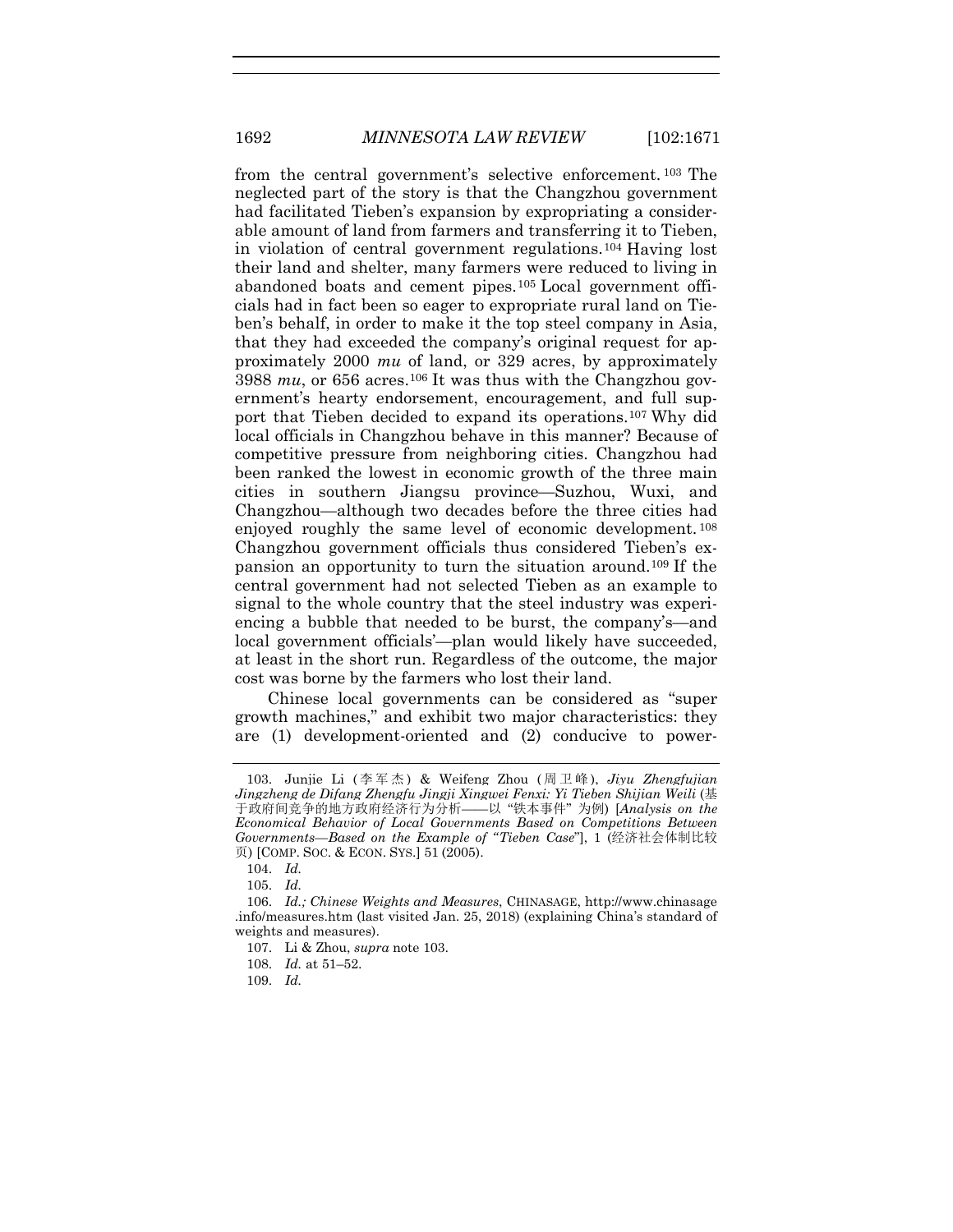<span id="page-23-0"></span>business alliances. [110](#page-23-1) Sociologists Harvey Molotch and John Logan offer the most vivid formulation of the term growth machine, arguing that urban politics and policy-making are dominated by a coalition of businesspeople and various "politically mobilized local elites" who are united in their shared interest in economic growth.[111](#page-23-2) The central government has granted city and county governments across the country a great deal of autonomy to manage their own economies, thereby encouraging competition among them. Economic growth means the transfer of resources from lower- to higher-productivity sectors or, more specifically in the case of China, the transfer of land from agricultural use to industrial use; this, in turn, has fueled China's fast-paced industrialization and urbanization over the past three decades.[112](#page-23-3) The imbalance in the allocation of tax authority also renders local governments reliant on land to finance their operations.[113](#page-23-4)

Moreover, within local government jurisdictions, mobile capital often has a louder voice than immobile land interests. That is not to say that capital and land cannot be integrated. Investors can, and often do, hold land rights, and real estate developers are also powerful players in Chinese cities.[114](#page-23-5) However, we need to distinguish between individual land rights and the property rights of big business interests. In China, individuals do not have voting rights, and thus cannot decide who the next mayor of their city will be, and their participation in local governments is quite limited.[115](#page-23-6) They can protest, but protests jeopardize governance only when they accumulate to a certain scale. Individual property-rights holders, be they farmers or urban housing owners, enjoy much less mobility than investors. Farmers cannot sell their land, even if they choose to work in another locale. Urban housing owners have slightly more freedom, in that they can select the city in which they buy, but housing choices are generally secondary to job choices.<sup>[116](#page-23-7)</sup> For most citizens, moving to a new city is a life-changing event, and

<sup>110.</sup> Wendell Pritchett & Shitong Qiao, *Exclusionary Megacities*, 91 S. Cal. L. Rev. (forthcoming 2018) (manuscript at 10).

<span id="page-23-4"></span><span id="page-23-3"></span><span id="page-23-2"></span><span id="page-23-1"></span><sup>111.</sup> *See* Harvey Molotch, *The City as a Growth Machine: Toward a Political Economy of Place*, 82 AM. J. SOC. 309, 310–14 (1976).

<sup>112.</sup> Qiao & Upham, *supra* note [98,](#page-21-7) at 312–13.

<sup>113.</sup> Qiao, *supra* note [22,](#page-5-7) at 103.

<sup>114.</sup> Pritchett & Qiao, *supra* note [110,](#page-23-0) at 28.

<sup>115.</sup> *Id.* at 25–26.

<span id="page-23-7"></span><span id="page-23-6"></span><span id="page-23-5"></span><sup>116.</sup> Within a city, parents also consider the quality of the public school district. *See* Been, *supra* not[e 2,](#page-1-4) at 523.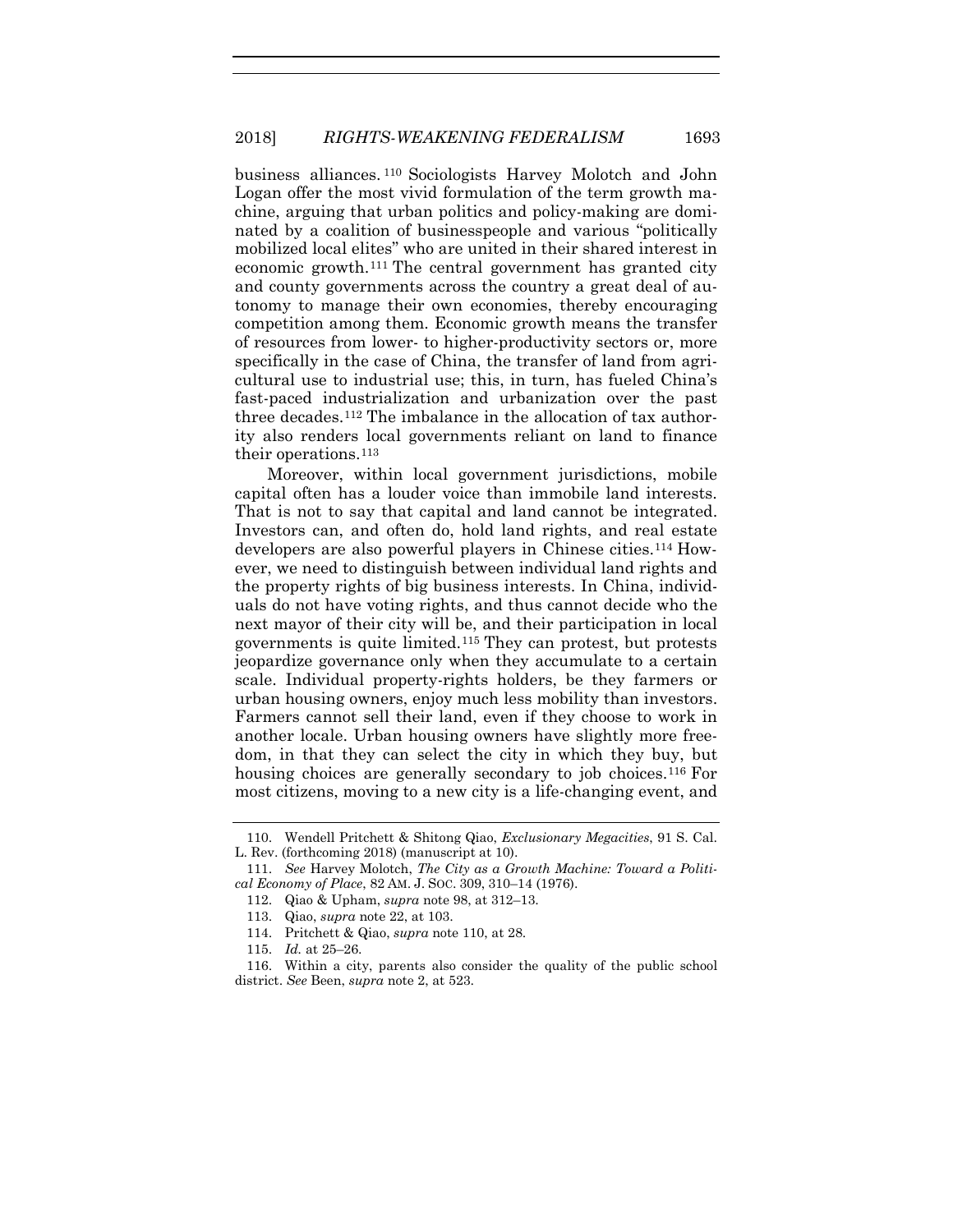it is therefore very costly to exercise the right to exit in protest over local government policies.

Theoretically, real estate developers can be seen as a proxy for housing consumers: the weakening of individual property rights exerts a negative impact on housing demand and prices, and therefore induces real estate developers to lobby local governments on behalf of housing consumers.[117](#page-24-0) However, there are two main problems with this view. First, the proxy is imperfect at best, as developers do not experience uncertainty in the same way that consumers do.[118](#page-24-1) Even if we take developers as proxy for housing consumers, there is a significant agency cost involved.[119](#page-24-2) Second, and more importantly in the Chinese context, the interests of developers and individual property owners often conflict because the former do not buy land from the latter, as in the United States, but rather rely on the government to expropriate land from individuals.[120](#page-24-3) The result is an alliance between local governments and real estate developers, which profit from expropriating land at low prices and then selling the houses built thereon at multiple times the cost of land and construction. Therefore, developers benefit more from weak individual rights than they lose from the theoretically possible shrinkage of housing demand and prices.[121](#page-24-4)

Lastly, incomplete property rights in both rural and urban China provide local governments with incentives to grab land from individual property owners. Under Chinese law since the 1998 LAL revision, local governments enjoy monopoly power to convert rural land to urban land and from agricultural use to manufacturing use.[122](#page-24-5) They do so by expropriating land from farmers, whose compensation is calculated by the land's agricultural value, which is much lower than its value for industrial or other urban uses.[123](#page-24-6) In other words, although rural land is collectively owned in China, if we examine the bundle of sticks of collectively owned rural land, the most valuable stick, the right to develop the land, belongs to local governments rather

<sup>117.</sup> *Id.* at 529–33.

<sup>118.</sup> Epstein, *supra* note [9,](#page-3-0) at 154–59.

<sup>119.</sup> The author thanks Professor Richard Epstein for this point.

<sup>120.</sup> Qiao, *supra* note [22,](#page-5-7) at 93–95.

<span id="page-24-6"></span><span id="page-24-5"></span><span id="page-24-4"></span><span id="page-24-3"></span><span id="page-24-2"></span><span id="page-24-1"></span><span id="page-24-0"></span><sup>121.</sup> Theoretically property rights abuses will discourage a potential property buyer and their costs will be negatively capitalized in property sales prices if those abuses become widely known. *See* Ellickson, *supra* note [2,](#page-1-4) at 762– 63 n.66.

<sup>122.</sup> Qiao, *supra* note [22,](#page-5-7) at 98–103.

<sup>123.</sup> *Id.*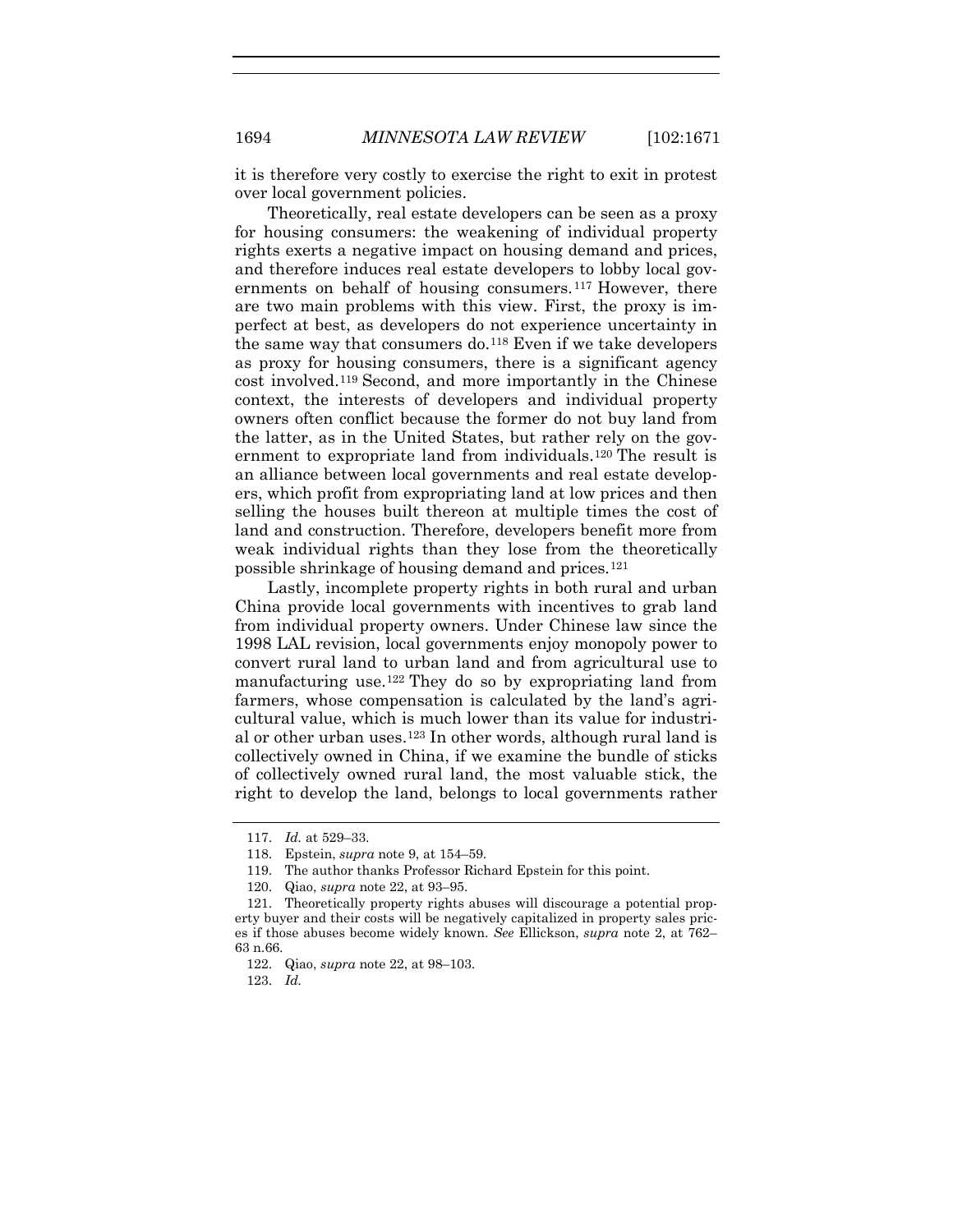than to farmers or their collectives. Local governments can capitalize on that stick only by expropriating land from farmers. As a result, they have huge incentives to do so; otherwise, the development value of rural land would be left unrealized.

#### C. WHAT KIND OF COMPETITION: SORTING OR AGGLOMERATION?

Before we apply market logic to understand government behavior, we need to understand the logic of market competition. There are two kinds of markets: one is matching, which is a win-win process, and the other is winner-takes-all.[124](#page-25-0)

<span id="page-25-5"></span>The Tiebout model and market-preserving federalism assume the former: individuals and firms move among local governments to take advantage of public policies that match their preferences, just like ordinary consumers look around for a seller who is willing to provide a particular service or product at a price both parties can agree upon.[125](#page-25-1) However, both the market of places and market of politics fall into the winnertakes-all model in which a few places or local politicians become nationwide winners by successfully gaining national attention and agglomerating resources nationwide. Leading economists across the ideological spectrum have developed a field called agglomeration economics, the basic claim of which is that individuals and businesses make location decisions based on where other individuals and businesses have decided to locate.[126](#page-25-2) By locating themselves near specific others, individuals and businesses can benefit from reduced transportation costs for goods, capture information spillovers, and participate in larger and more specialized labor and consumption markets.<sup>[127](#page-25-3)</sup> Agglomeration benefits can outweigh preferences for particular policies in the location decisions of both individuals and investors.[128](#page-25-4) Agglomeration economics explain why individual citizens and investors choose to remain in New York, Silicon Val-

<span id="page-25-0"></span><sup>124.</sup> *See, e.g.*, Kristian Behrens & Frederic Robert-Nicoud, *Survival of the Fittest in Cities: Agglomeration, Polarization, and Income Inequality*, IDEAS Working Paper, http://ideas.repec.org/p/lvl/lacicr/0919.html; Mark Hulbert, *Investing in a "Winner Takes All" Economy*, WALL ST. J. (Apr. 9, 2017), https:// www.wsj.com/articles/investing-in-a-winner-takes-all-economy-1491790561.

<span id="page-25-4"></span><span id="page-25-3"></span><span id="page-25-2"></span><span id="page-25-1"></span><sup>125.</sup> David Schleicher, *The City as a Law and Economic Subject*, 2010 U. ILL. L. REV. 1507, 1507–13 (2010).

<sup>126.</sup> *Id.* at 1509–10.

<sup>127.</sup> *Id.*

<sup>128.</sup> *Id.*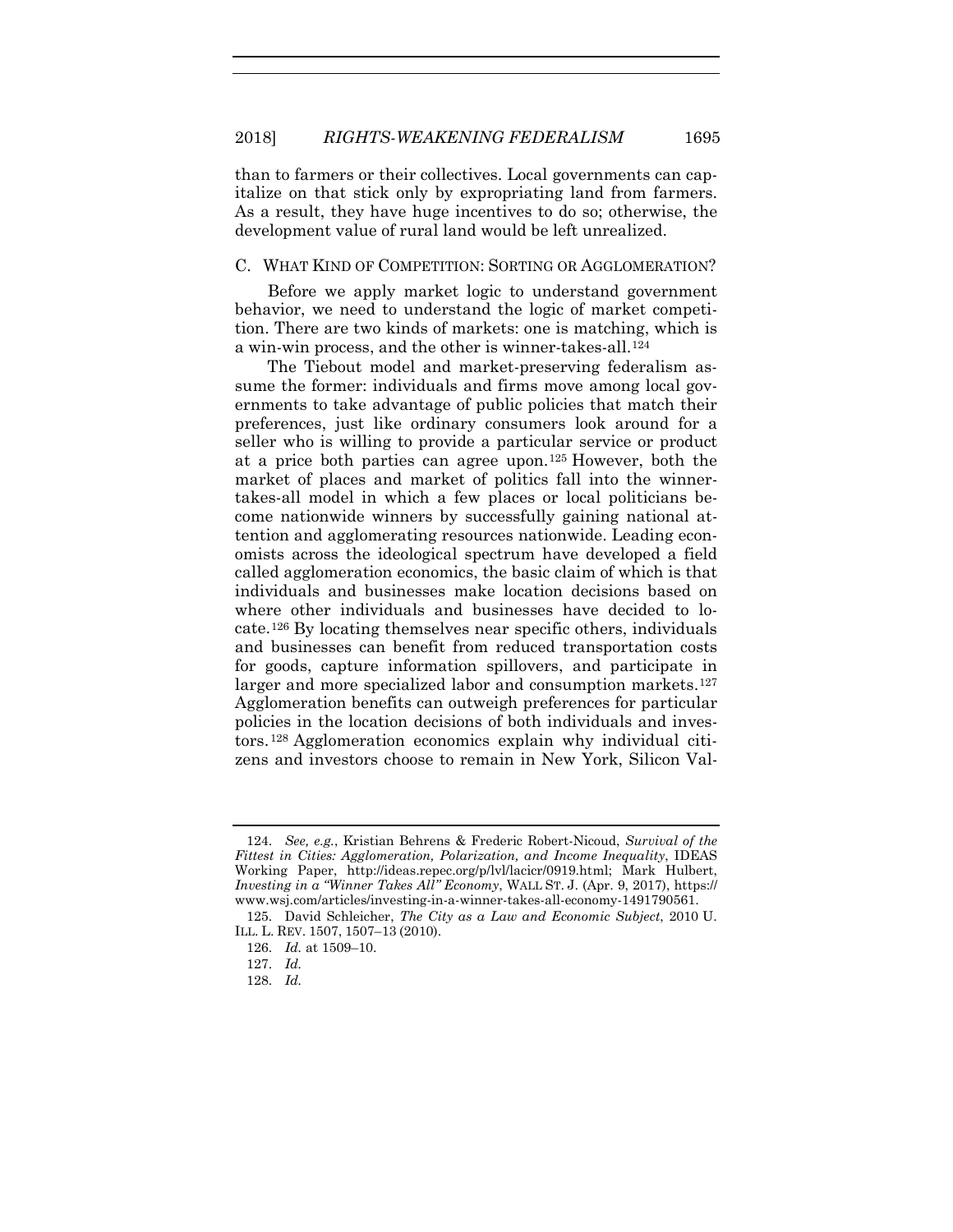ley, Shanghai, or Beijing despite their unaffordable housing, traffic congestion, and bad (or even exclusionary) policies.[129](#page-26-0)

Now put yourself in the shoes of the mayor of a mediumsized Chinese city, assuming that you are still decades from retirement and eager for a promotion. Think about the pyramid structure of China's bureaucratic system: on average, a city has about eight to nine counties within its jurisdiction,<sup>[130](#page-26-1)</sup> a province has over a dozen cities, and there are 31 provinces in China.[131](#page-26-2) Hence, the odds of a local leader being promoted to the next bureaucratic level are low, and, among a dozen or more peers, only one or two will win the promotion competition. This is not a matching process, but rather one in which just one or two winners will be chosen in each round. Economic development, as measured by gross domestic product (GDP), is a key criterion in the evaluation and promotion of local government leaders in China, and urbanization and industrialization have been the driving forces behind the country's impressive economic development.[132](#page-26-3) Think about Shenzhen, a shining model of industrialization and urbanization that, over the course of less than forty years, has been transformed from an agricultural county with about 300,000 farmers and fishermen into the fourth largest city in China with over eighteen million people,[133](#page-26-4) and garnered a reputation as China's Silicon Valley.[134](#page-26-5) So, as mayor, what are you going to do? You want to turn your

131. *See* Xu, *supra* not[e 3,](#page-2-0) at 1084.

<span id="page-26-6"></span><span id="page-26-0"></span><sup>129.</sup> *Id.*; *see also* Pritchett & Qiao, *supra* note [110,](#page-23-0) at 36; David Schleicher, *City Unplanning*, 122 YALE L.J. 1670, 1673–95 (2013).

<span id="page-26-1"></span><sup>130.</sup> This is different from the United States, in which a county is generally larger than a city.

<span id="page-26-3"></span><span id="page-26-2"></span><sup>132.</sup> Yonggang Li (李勇刚), Bo Gao (高波) & Chunzhao Xu, (许春招), *Jinsheng Jili, Tudi Caizheng yu Jingji Zengzhang de Quyu Chayi: Jiyu Mianban Shuju Lianli Fangcheng de Guji* (晋升激励, 土地财政与经济增长的区域差异—基 于面板数据联立方程的估计) [*The Regional Difference on Promotion Incentives, Land Finance and Economic Growth—an Analysis Based on Panel Data Simultaneous Equations*], 1 (产业经济研究) [INDUSTRY ECON. RES.] 100, 110 (2013); Lian Zhou (周黎安), *Zhongguo Difang Guanyuan de Jinsheng Jinbiaosai Moshi Yanjiu* (中国地方官员的晋升锦标赛模式研究) [*An Analysis of Promotion Tournament Model of Chinese Local Officials*], 7 (经济研究) [J. ECON. RES] 36, 50 (2007).

<span id="page-26-4"></span><sup>133.</sup> Eli MacKinnon, *The Twilight of Shenzhen's Great Urban Village*, FOREIGN POL'Y MAG. (Sept. 16, 2016), http://foreignpolicy.com/2016/09/16/ china-demolition-economy-the-twilight-of-shenzhens-great-urban-village -baishizhou.

<span id="page-26-5"></span><sup>134.</sup> *Shenzhen Is a Hothouse of Innovation: Copycats Are Out, Innovators Are In*, ECONOMIST (Apr. 8, 2017), https://www.economist.com/news/special -report/21720076-copycats-are-out-innovators-are-shenzhen-hothouse -innovation.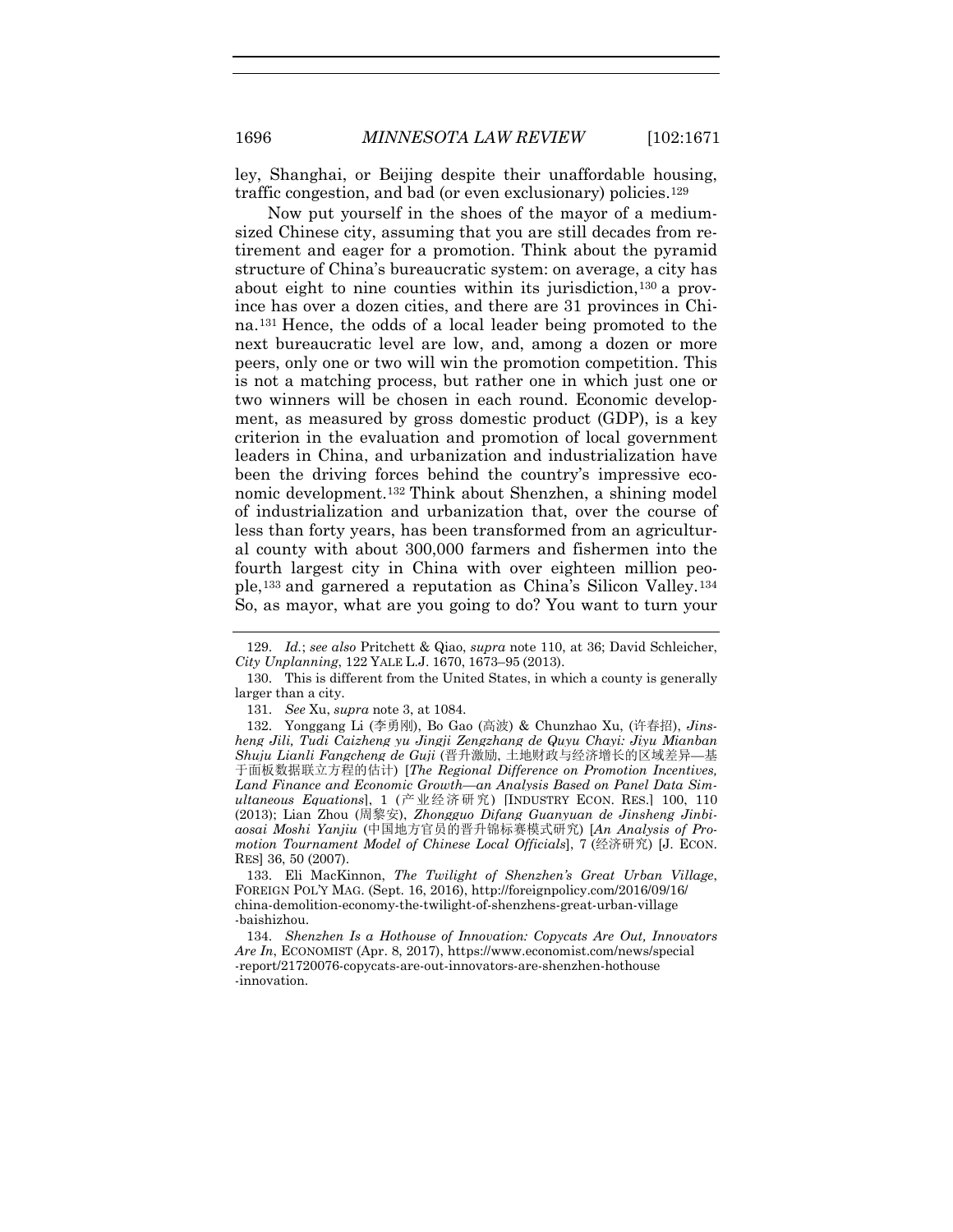city into another Shenzhen, full of investors and skyscrapers, or at least into a mini-Shenzhen in your region. In any case, you want to attract enough investment for economic development. However, you must never forget that your peers and competitors in the region's other cities have the same goals, and investment is scarce and must be agglomerated in a particular place to generate benefits.

Industrial investment brings GDP growth with little time lag. [135](#page-27-0) For local leaders whose terms are, on average, about four to five years, assigning land to investors in their first two years in office can equate to GDP growth in the next two to three years, regardless of whether those investors' enterprises are successful in the long run.[136](#page-27-1) This also gives city leaders an incentive to take land for industrial development. This type of political competition is a race to the bottom owing to China's pyramid bureaucratic structure, wherein a local leader's chances of promotion are based on his or her performance relative to that of his or her peers in competing cities rather than on his or her absolute performance. Although other factors such as political connections also play a role, a city leader cannot risk losing the economic competition. Scholars have compiled empirical evidence demonstrating the correlation between in-dustrial land assignment and the promotion of city leaders.<sup>[137](#page-27-2)</sup> Leaders need to attract as much industrial investment as possible, certainly more than their peers in other cities, which means that the amount of investment needed and the conditions under which it is attracted are determined neither by real societal demand nor the specific situation of their cities, but rather by the amount of investment and conditions competing cities are offering. The result is that city leaders compete with one another on the amount of land (usually oversupplied) and price of land (often much lower than a well-functioning market would offer) they assign to industrial investors.

The nature of agglomeration economies ensures that interjurisdictional competition among Chinese local governments is not a win-win game, but rather a race to the bottom for most.

<span id="page-27-0"></span><sup>135.</sup> Qijing Yang (杨其静) & Yanqiong Peng (彭艳琼), *Jinsheng Jingzheng yu Gongye Yongdi Churang: Jiyu 2007–2011 nian Zhongguo Chengshi Mianban Shuju de Fenxi* (晋升竞争与工业用地出让——基于 2007–2011 年中国城市面 板数据的分析) [*Promotion Competition and the Transfer of Industrial Land an Analysis Based on the Panel Data of Chinese Cities from 2007 to 2011*], 9 (经济理论与经济管理) [ECON. THEORY & ECON. MGMT] 5, 17 (2015).

<sup>136.</sup> *Id.*

<span id="page-27-2"></span><span id="page-27-1"></span><sup>137.</sup> *Id.*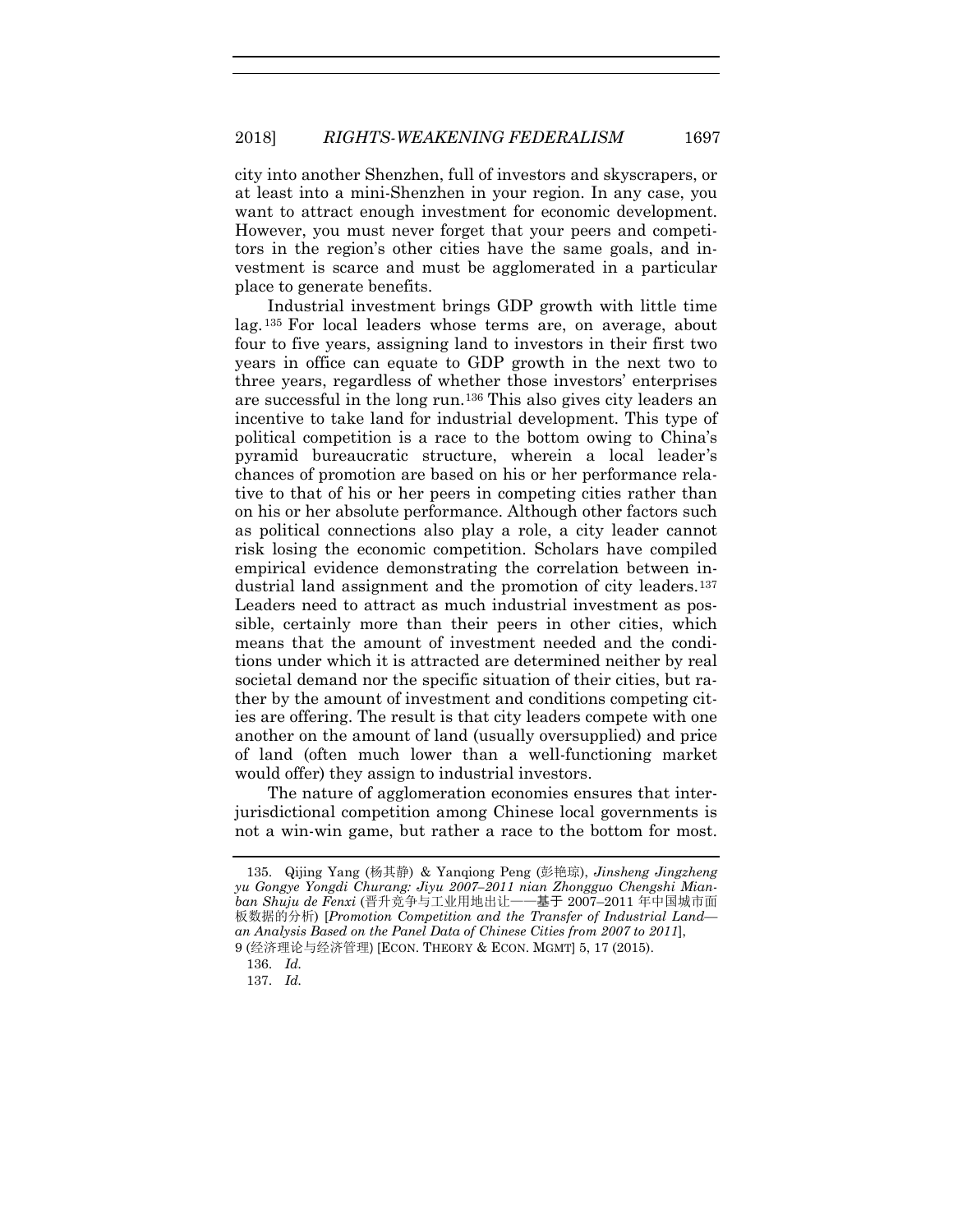<span id="page-28-0"></span>Local governments, in their role as landlords, are willing to grant land at low prices (or even for free) to industrial investors. They hope that the resulting industrial development will not only generate tax revenue, which is to be shared with the central government, but also positive spillover effects, namely, development of the commercial and service sectors, which in turn generate business tax, 100% of which goes to local governments.[138](#page-28-1) Manufacturing enterprises can agglomerate people in a certain area. Population flows into a city generate demand for housing and push up housing prices, which relates to an important motivation for local governments: land sale reve-nues. Local governments control 100% of land-sale revenues.<sup>[139](#page-28-2)</sup> From 2000 to 2012, local governments accrued total revenue of 160 trillion yuan, a larger sum than all local taxes combined.[140](#page-28-3)

The foregoing economic-development model makes use of the agglomeration effect of industrial development. It is true that local governments in China can internalize the costs and benefits of industrial development because they monopolize the land supply.<sup>[141](#page-28-4)</sup> The model also works for a few cities, represented by Shenzhen in the Pearl River Delta and Suzhou in the Yangtze River Delta. However, the distribution effect of agglomeration has not received sufficient attention. Not every small county can grow into a big city like Shenzhen. Agglomeration means that industries and economic activities are, in the long run, concentrated in a few large cities.<sup>[142](#page-28-5)</sup> Assume that ten counties are competing with one another for industrial investment in the expectation that it will boost commercial and service activities and, consequently, housing prices. In the long run, however, only one or two will be successful in drawing suf-

- <span id="page-28-3"></span>140. Xu & Wang, *supra* not[e 138.](#page-28-0)
- <span id="page-28-4"></span>141. *Id.*
- <span id="page-28-5"></span>142. Schleicher, *supra* note [125.](#page-25-5)

<span id="page-28-1"></span><sup>138.</sup> Yisheng Xu (徐以升) & Lin Wang (王琳), *Juzhu Yongdi Xique de Huangdi Xinzhuang: Fang Renmin Daxue Guojia Fazhan Yanjiuyuan Fuyuanzhang Tao Ran* (居住用地稀缺的 "皇帝新装"—访人民大学国家发展研究院 副院长陶然) [*Take Off the "Emperor 's New Clothes" on the Scarcity of Residential Land: An Interview with Ran Tao*], 5 (新华月报) [XINHUA MONTHLY] 17, 20 (2014).

<span id="page-28-2"></span><sup>139.</sup> Since the public finance reform in 1994, land-sale revenues do not need to be submitted to the central government and are retained by the local government in full. *See, e.g.*, Li, Gao & Xu, *supra* note [132;](#page-26-6) Li Zhang (张莉), Xianbin Wang (王贤彬), & Xianxiang Xu (徐现祥), *Caizheng Jili, Jinsheng Jili yu Difang Guanyuan de Tudi Churang Xingwei* (财政激励, 晋升激励与地方官员 的土地出让行为) [*Finance Encouragement, Promotion Encouragement and the Land Sale Behavior of Local Officials*], 4 (中国工业经济) [CHINESE INDUS. ECON. ] 35, 43 (2011).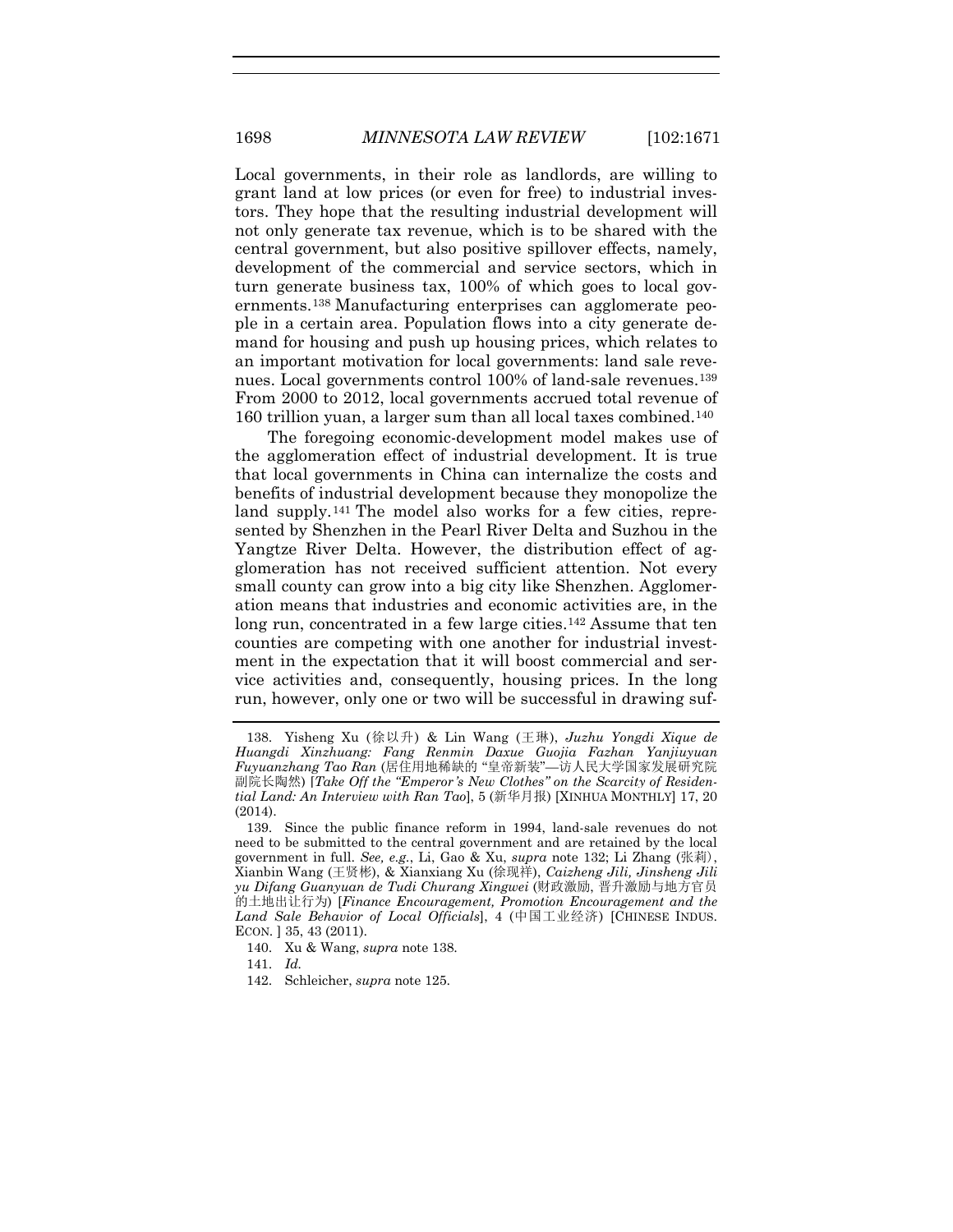ficient investment and population to their jurisdictions to generate agglomeration effects. The rest will be losers in the competition game. At the outset, each competitor will reduce prices below what they would be in an isolated jurisdiction in the hopes of winning the game because its offering price depends on those of its competitors. In other words, a city government's decision to assign industrial land to an investor depends not only on its land-expropriation cost and the direct tax revenue the investor will pay, but also on the industrial investment's potential spillover effect on residential housing prices, as well as whether it can win the interjurisdictional competition to generate agglomeration effects. However, owing to the nature of agglomeration, most cities will lose the competition. This race-to-the-bottom competition among Chinese local governments constitutes the prisoner's dilemma.

Without competitive pressure, local governments would likely have granted land to investors at higher prices than in the real world. At present, industrial land prices are often only a tenth of residential land prices, or even lower.[143](#page-29-1) For example, in Hangzhou, the average industrial land price in 2009 was 483 yuan per square meter, whereas that for residential land was 1526 yuan per square meter.<sup>[144](#page-29-2)</sup> Numerous studies have revealed that local governments commonly assign industrial land to investors at prices lower than the costs of expropriation and building infrastructure. [145](#page-29-3) A former director of the Jiangsu Provincial Bureau of Land Administration puts it this way:

<span id="page-29-0"></span>Industrial land has grown very quickly in Jiangsu, but all towards similar industries and repeated constructions happen a lot; development zones are everywhere and vicious competition on the basis of offering land at lower prices, even publicly offering zero-price land, is triggering land occupation and waste.[146](#page-29-4)

144. *Id.*

<span id="page-29-4"></span>146. Zhang, *supra* note [145,](#page-29-0) at 299.

<span id="page-29-1"></span><sup>143.</sup> Bai Xue (薛白), *Caizheng Fenquan, Zhengfu Jingzheng yu Tudi Jiage Jiegouxing Pianli* (财政分权 、政府竞争与土地价格结构性偏离) [*Separation of Financial Powers, Government Competition and the Structural Deviation of the Land Price*], 3 (财经科学) [FIN. & ECON.] 49, (2011).

<span id="page-29-3"></span><span id="page-29-2"></span><sup>145.</sup> *See, e.g.*, Qingyong Zhang (张清勇), *Difang Zhengfu Jingzheng yu Gongye Yongdi Churang Jiage* (地方政府竞争与工业用地出让价格) [*Local Government Competition and the Price of Industrial Land Transfer*], (中国制度经济 学年会精选论文 (第一部分) [CHINA INSTITUTIONAL ECON. ANN. CONF. SELEC-TIONS] at 299 (2005); Qijing Yang (杨其静), Pin Zhuo (卓品) & Jidong Yang (杨 继东), *Gongye Yongdi Churang yu Yinzi Zhiliang Dixian Jingzheng* (工业用地 出让与引资质量底线竞争—基于 2007–2011 年中国地级市面板数据的经验研究) [*Transfer of Industrial Land and Race to the Bottom in Attracting Investment: An Empirical Study*], 11 (管理世界) [MGMT. WORLD] 24, 34 (2014).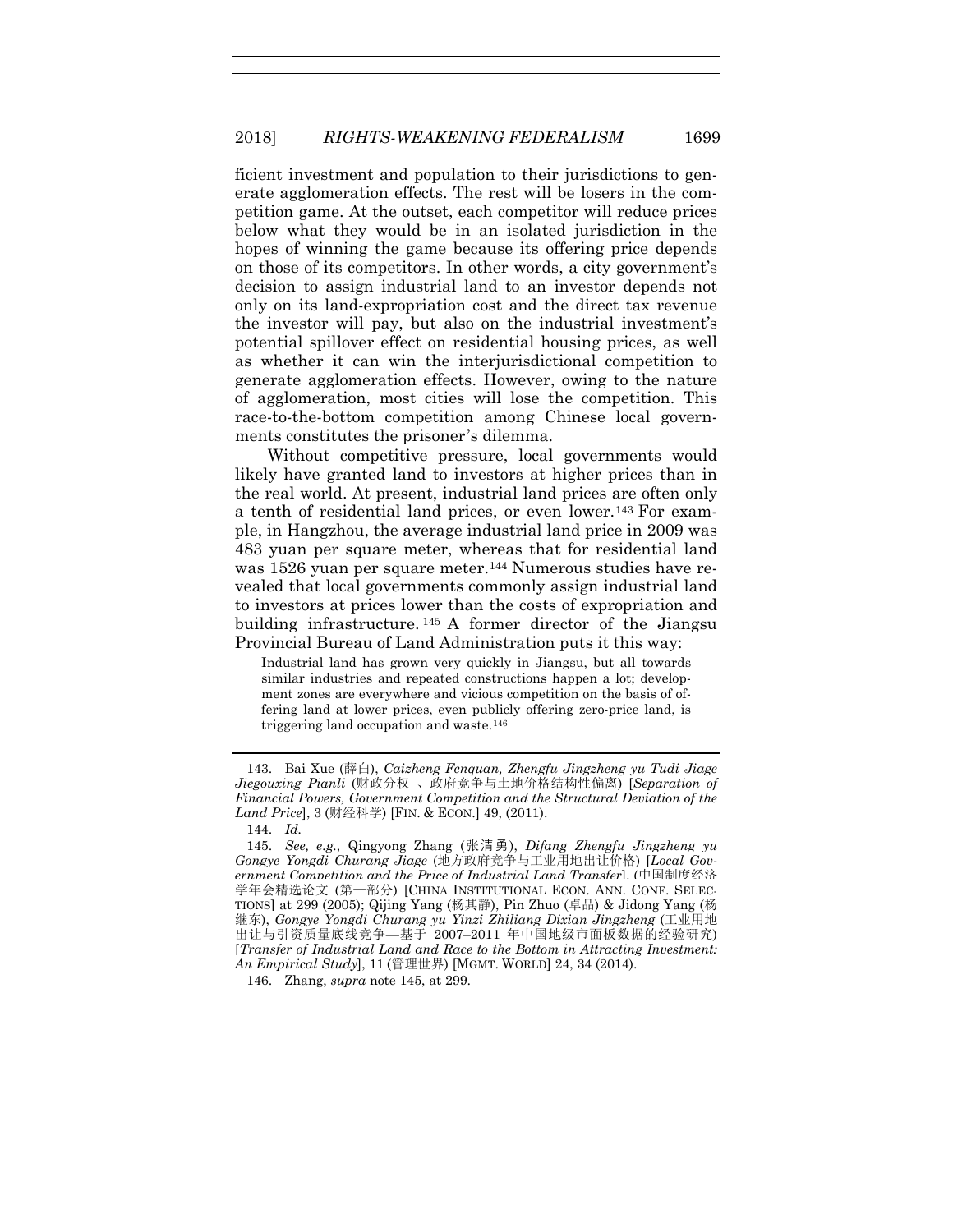Economists have studied the supply of cheap industrial land, and lawyers have examined local government abuses of expropriation power, but rarely have scholars examined the connections between them systematically. A few have connected the prevalence of land expropriation with the huge gap between residential land prices and rural land compensation, but most expropriated rural land is turned over to industrial rather than residential development[.147](#page-30-0) Local government competition for industrial capital is the main cause of the prevalent land expropriation witnessed in China.

#### III. THE CONUNDRUM FOR AUTHORITARIAN FEDERALISM: CENTRALIZATION OR DECENTRALIZATION?

This Article asks and answers the question of whether local governments provide stronger or weaker property rights protection than the national government and why. More specifically, it queries the divergence between national law and local practices in the eminent domain arena. My answer to the first question is that local governments take much more land than national law allows, rig national law, and create their own mechanisms of eminent domain that go against national law. My answer to the second question, why local governments provide weaker property-rights protection, is that interjurisdictional competition for economic development motivates local governments to take more land than national law permits. Hence, such competition does weaken individual land rights.

Assuming that you care about individual rights in China, the observation of rights-weakening federalism does not necessarily lead to advocacy for centralization. The widespread illegal takings by local governments, which run contrary to the national authority's efforts to construct a centralized and unified system of property-rights protection, point to the failures of centralization, but certainly do not put decentralization forward as the solution. After all, it is interjurisdictional competition that has worsened the protection of individual rights. This is the paradox of authoritarian federalism. The two components of the term are in conflict: authoritarianism emphasizes authority and demands centralization, whereas federalism conventionally cries out for decentralization and local autonomy. This internal tension or conflict speaks to the China paradox—

<span id="page-30-0"></span>147. *Id.*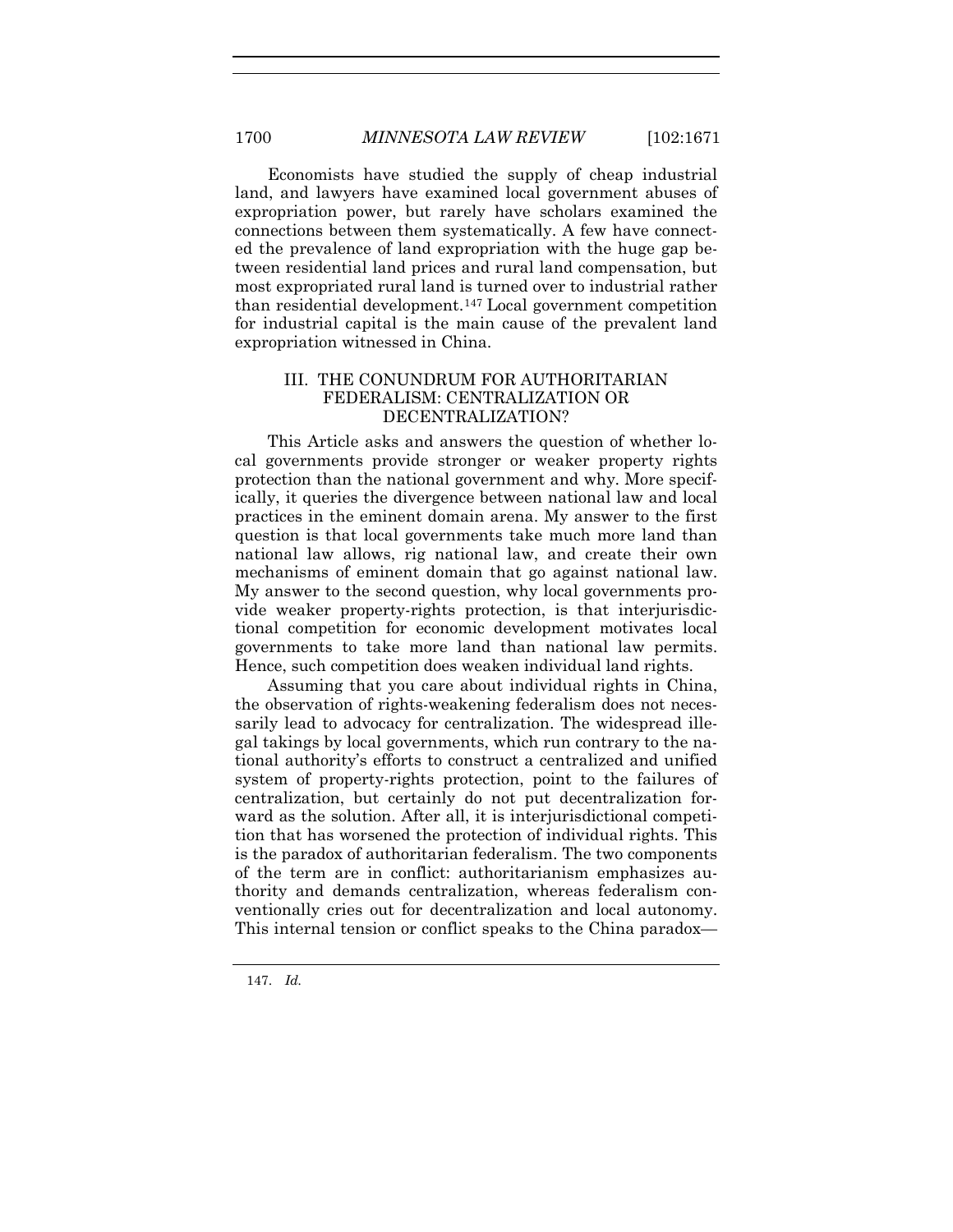the national government wants to control local governments but fails to do so because of information and administrative costs, meaning that local governments have actually become more powerful than and have a larger national impact than their counterparts in democratic countries. This Chinese style of federalism, or authoritarian federalism, is however inherently unstable. The more power local governments gain, the less control the national government retains, and vice versa. Losing too much control on either side seems to be a bad idea. When the national government loses control, local governments compete to take land from farmers, which jeopardizes the national public good of social stability. At the same time, when local governments lose their autonomy, the national government fails to govern effectively or develop the economy efficiently.

Centralization or decentralization? If it seems hard to choose, it is probably because that we have asked a wrong question. As Professors Jonathan Rodden and Susan Rose-Ackerman write:

An MPF would have to resemble a layer cake, with each distinct layer of government linked only by frosting, rather than a marble cake, in which the layers are swirled together. Jurisdictional lines separating levels of government in modern federal systems are rarely so welldefined, and it is usually a mistake to view any jurisdictional unit as autonomous.[148](#page-31-0)

Chinese local governments' manipulation of national property laws, including a relevant constitutional clause, testifies to the above argument that the jurisdictional lines separating various levels of government are rarely well-defined. What matters is not to delineate a clear boundary between national and local power, but the dynamic and pattern of national-local interactions. By providing a taxonomy of illegality in national-local interactions in the Chinese land-rights arena, this Article attempts to pierce the structure of authoritarian federalism and identify the patterns of the national and local authorities' interactions with each other.

The next step is finding a way to reform authoritarian federalism. Here, I make a start. The failure of national law within rights-weakening federalism originates from the numbers; that is, a single national authority cannot overcome the huge information and administration costs involved in micromanaging several thousand local-government units. However, there are ways to beat the numbers, for example, by mobilizing and

<span id="page-31-0"></span><sup>148.</sup> Rodden & Rose-Ackerman, *supra* note [3,](#page-2-0) at 1527.